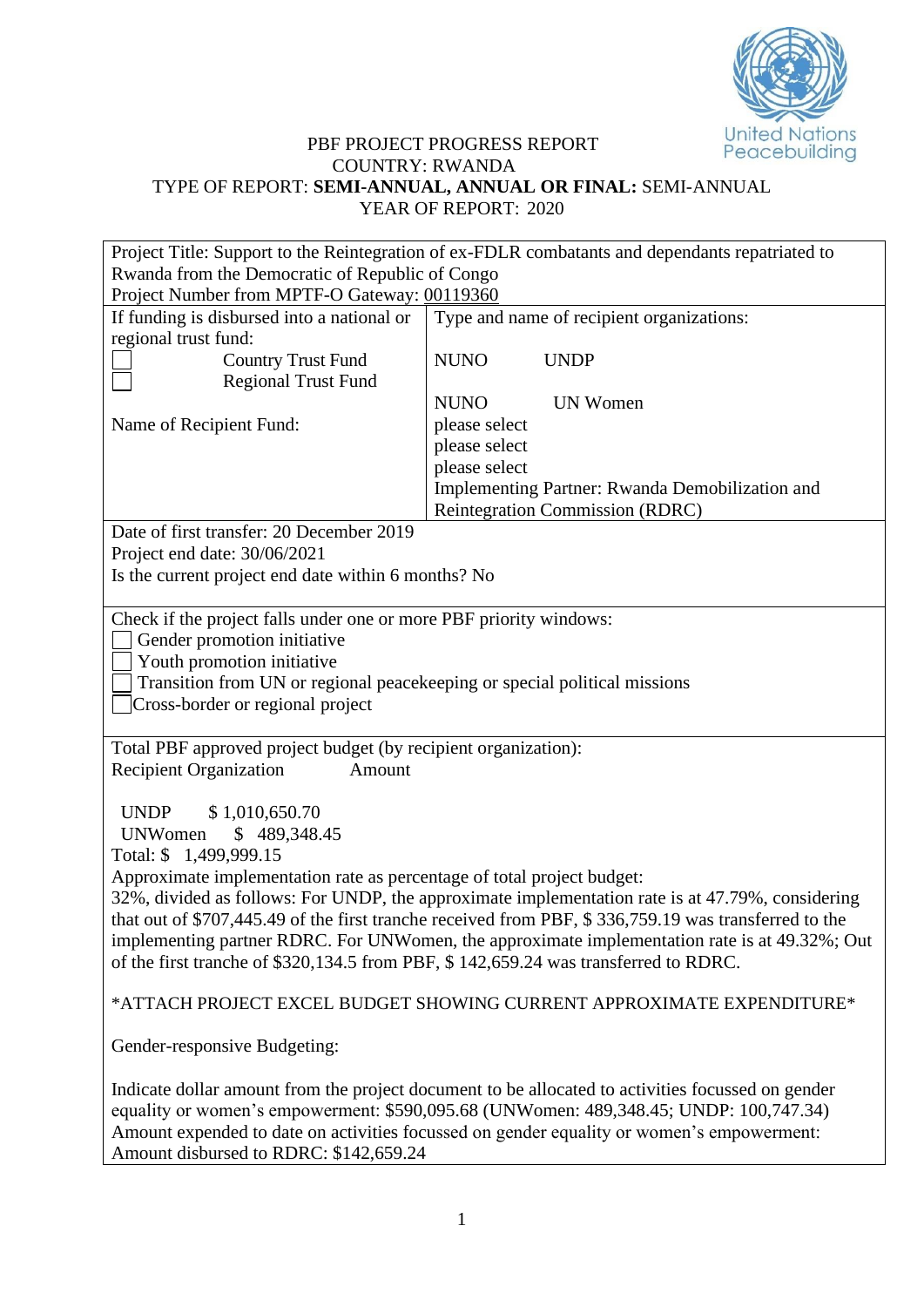Project Gender Marker: GM2 Project Risk Marker: Low Project PBF focus area: 1.2. DDR

Report preparation:

Project report prepared by: Alexis Ndayisaba and Janviere Mukantwali

Project report approved by: Madeleine Nyiratuza

Did PBF Secretariat review the report: please select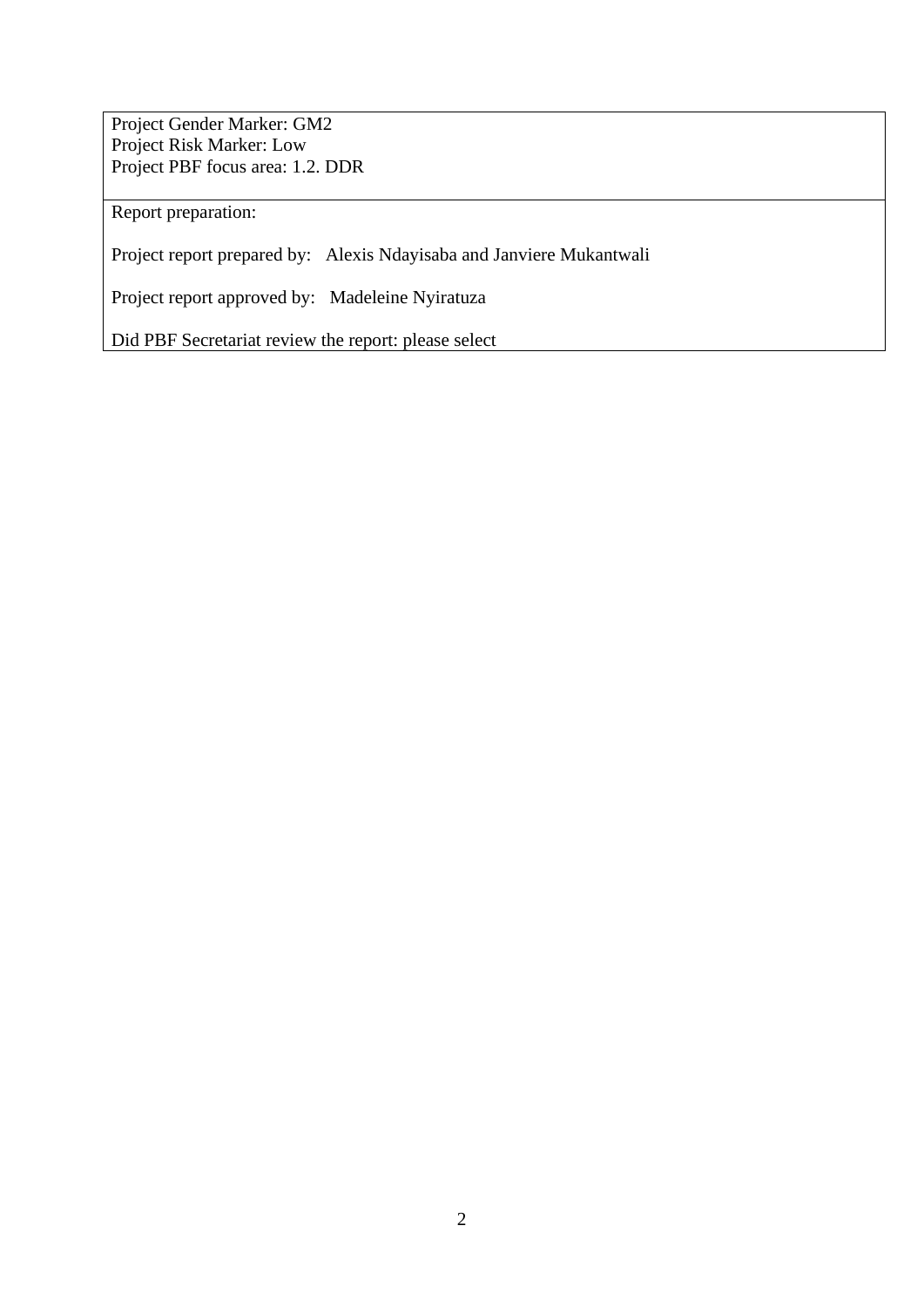### *NOTES FOR COMPLETING THE REPORT:*

FOR PROJECTS WITHIN SIX MONTHS OF COMPLETION: summarize the main structural, institutional or societal level change the project has contributed to. This is not anecdotal evidence or a list of individual outputs, but a description of progress made toward the main purpose of the project. (1500-character limit):

- *Avoid acronyms and UN jargon, use general /common language.*
- *Report on what has been achieved in the reporting period, not what the project aims to do.*
- *Be as concrete as possible. Avoid theoretical, vague or conceptual discourse.*
- *Ensure the analysis and project progress assessment is gender and age sensitive.*

#### PART 1:OVERALL PROJECT PROGRESS

Briefly outline the status of the project in terms of implementation cycle, including whether preliminary/preparatory activities have been completed (i.e. contracting of partners, staff recruitment, etc.) (1500 character limit):

The Project focuses on supporting Phase 65 ex-combatants (a total of 1635 people: 554 excombatants, 249 women and 832 children: 412 boys and 420 girls) to get access to social and economic services through central and local government institutions; improving the capacity of phase 65 ex-combatants and their dependents to advance their own social and economic reintegration with support from families and communities; raising awareness among Rwandan ex-combatants remaining in armed groups outside Rwanda about the reintegration opportunities to which repatriated ex-combatants and their dependents have access and on mainstreaming gender equality throughout repatriation and reintegration services and related support provided to ex combatants and their dependents including women and children.

The first project activity to be implemented was a rapid livelihood assessment of beneficiaries. On 21<sup>st</sup> May 2020, RDRC started the rapid livelihood assessment of ex-combatants and their dependents in the City of Kigali and in the Northern Province where existing staff were deployed. The focus of the assessment was on issues related to the general welfare situation (level of education, current source of livelihood, housing situation, possession of a farm land or any other property, belonging to any cooperative or association), health status (psychosocial or mental health situation and general health),cases of gender-based violence (GBV) cases and legal issues. The activity was extended to the remaining provinces from  $4<sup>th</sup>$  to  $16<sup>th</sup>$  June, after the Rwandan Cabinet resolutions of  $2<sup>nd</sup>$  June 2020, releasing lock down due to COVID-19, allowing travels and transport crossing provinces (except for in the two districts of the Western Province, Rusizi and Rubavu). On 30<sup>th</sup> June, only the District of Rusizi was still under total lockdown, thus affecting the project's activities in that area negatively.

The assessment was carried out through house to house outreach in respect of ongoing measures of containing the spread of COVID-19. It should be clarified that in the group called "*ex-combatants*", totaling of 554 people, 92 of them have criminal cases in courts and are not eligible to get RDRC support, while another group of 97 people are considered as "*civilians*". They have been repatriated from DRC at the same time with those in arms, and were allied to combatant groups in DRC, but they were not armed themselves. The livelihood assessment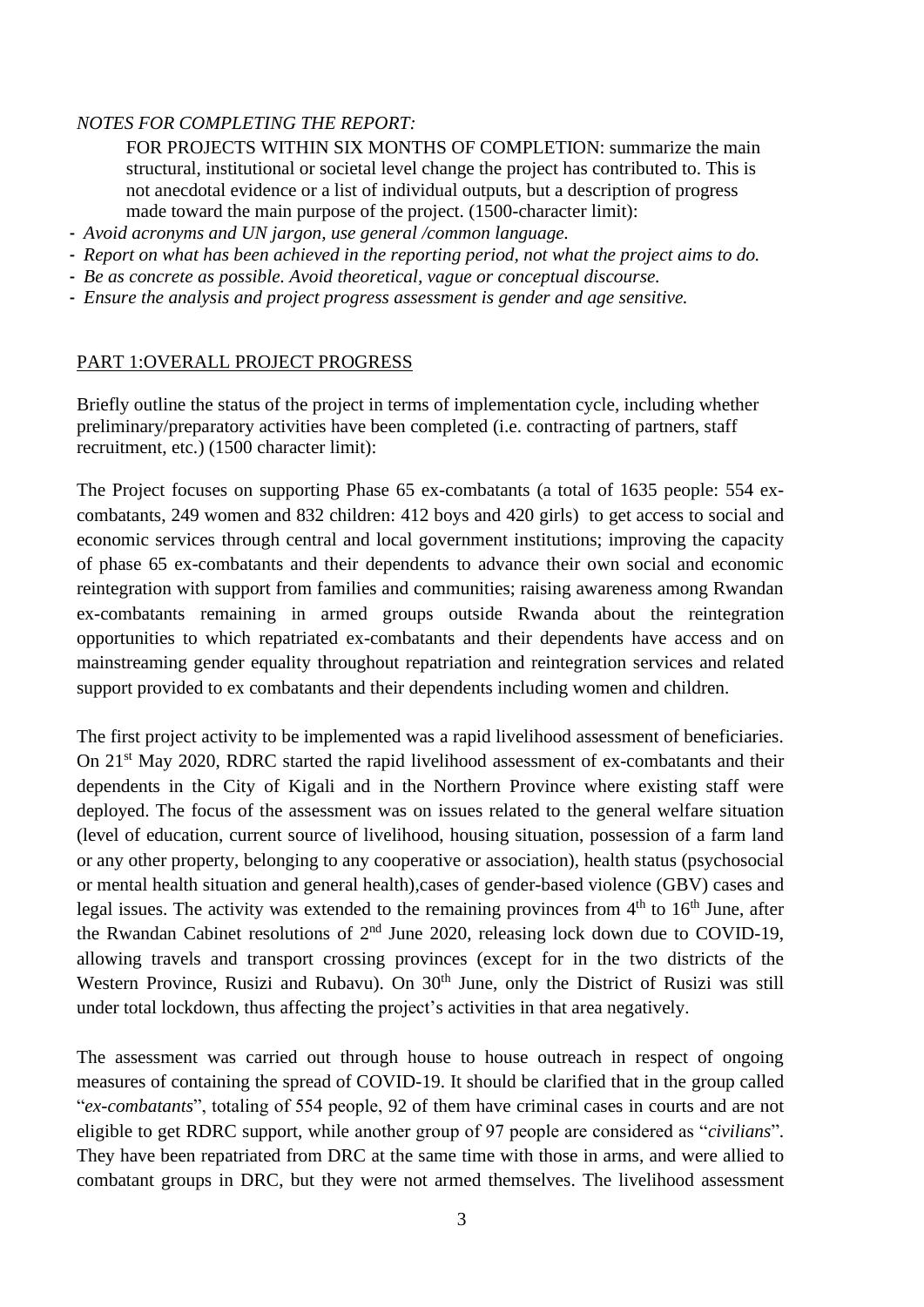does not include the ex-combatants with criminal cases in court, nor the civilians, and therefore, the number of ex-combatants included in the assessment becomes 365 (554-92-97).

As a result of the assessment, RDRC has identified 502 most vulnerable ex-combatants and 8 women dependents who need emergency support. The criteria to be identified as vulnerable are among others the difficulty to fulfil basic needs, such as food, medical care and shelter). The emergency support provided is 200,000 Rwandan Francs; an equivalent of 215 USD per household of the identified "most vulnerable beneficiary". Apart from purchasing basic daily life needs, the beneficiary commits to use  $\frac{3}{4}$  of the money to an agreed Income Generating Activity, mainly in small businesses, farming, livestock or technical fields (carpentry, blacksmith, etc).The project will make follow up visits to ensure that they are using the money as agreed and support or advise such as technical guidance, fostering entrepreneurship skills and organizing peer learning tours where needed.

Before the closure of the MUTOBO TVET Centre due to COVID 19 Pandemic in March, 102 ex-combatants of phase 65 were pursuing the skills training in three trades, namely masonry (40), tailoring (24) and crop farming (65). The training is for a six months period, however this group which had started in January 2020 suspended their activities due to lockdown, and they are expected to resume in September and graduate by November 2020. At the completion of the training, they will be provided with various material kits depending on their various fields of training and RDRC will support them in terms of projects' formulation for those who would like to start their own businesses.

On the other hand, UNDP and UNWomen assigned their respective staff for following up the project implementation including funds disbursement to Rwanda Demobilization and Reintegration Commission.

The first person with COVID-19 was reported in Rwanda in mid-March 2020. The first disbursement of project funds to RDRC coincided with a countrywide lockdown from 21<sup>st</sup> March 2020 until 30<sup>th</sup> April 2020 due to the COVID-19 pandemic. The implementation of project activities was on hold until  $30<sup>th</sup>$  April 2020. The Cabinet Meeting resolutions of  $30<sup>th</sup>$ April 2020 lifted the lockdown allowing travel (with caution) only inside the provinces. Travel between provinces was opened on 2<sup>nd</sup> June 2020 except for the districts of Rusizi and Rubavu. Rusizi is still in lockdown. As implications due to COVID-19, out of 5 outputs Planned in the 2 previous quarters only 2 were implemented, the main reason being the lock down from  $14<sup>th</sup>$ March 2020 to early June 2020.

Please indicate any significant project-related events anticipated in the next six months, i.e. national dialogues, youth congresses, film screenings, etc.(1000 character limit):

Moving forward, the RDRC is proactively pursuing an intensive approach in implementation of planned activities, as the preferred option in neutralizing the delays caused the COVID-19 pandemic. The project will guide its interventions based on the results of the vulnerability and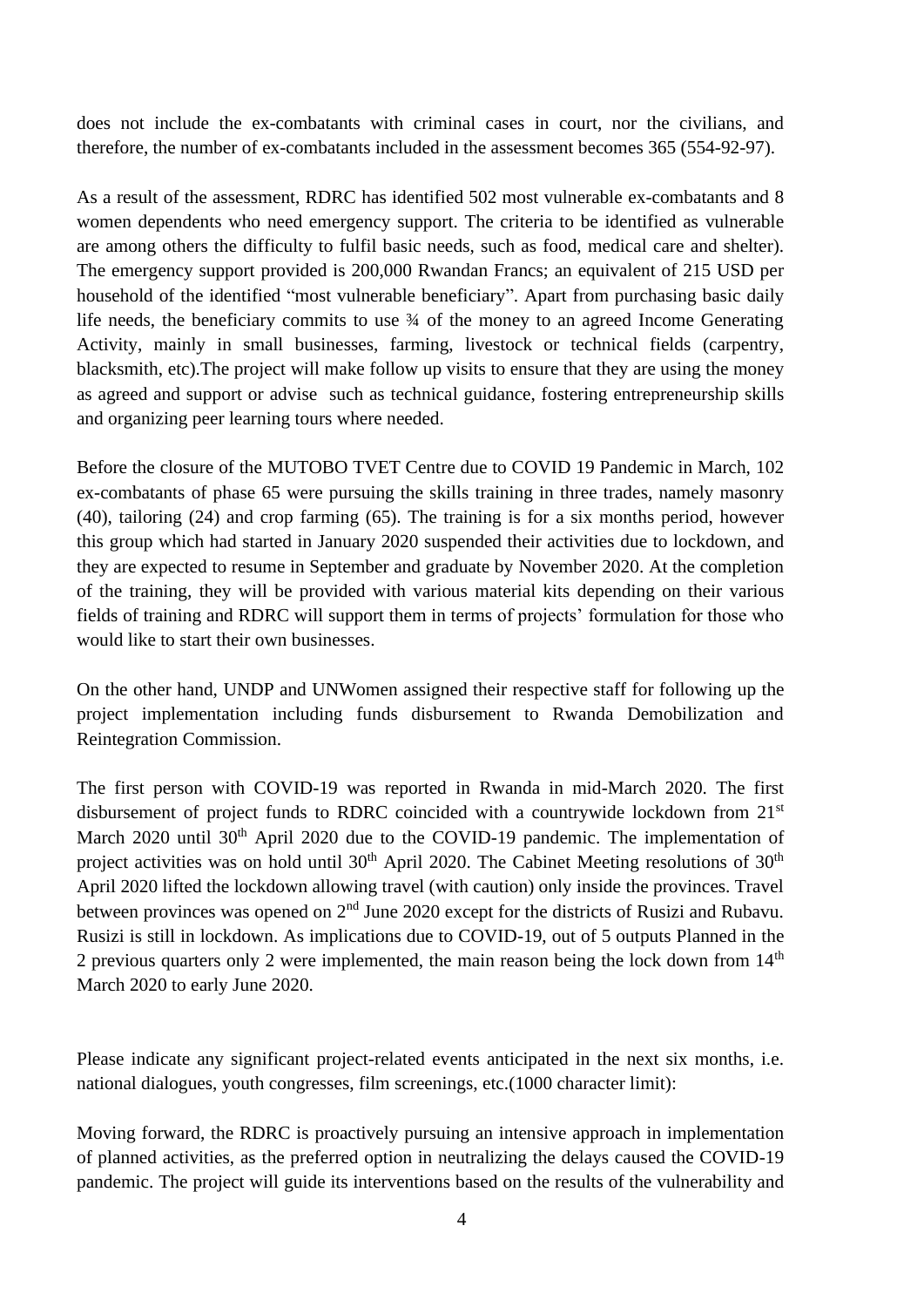support window assessment and required support will be provided according the beneficiaries' demand.

Activities that could not be carried out in the first quarter (April to June) due to lockdown such as the refresher training of staff, sensitization meetings of beneficiaries on various issues such as: marketable skills of their choice, participation in different government programs and inclusion of ex-combatants in social economic activities as well as finalizing the screening of beneficiaries for Vulnerability Support Window (VSW) in the remaining districts, skills training of beneficiaries for instance training them on how to develop businesses and support to cooperatives of beneficiaries in project formulation, entrepreneurship and learning tours will be implemented during the coming quarter (July to September) taking into consideration the ease of lockdown and COVID-19 pandemic safety measures.

Among activities that will be carried out during the next quarter, there is a baseline study to be carried out by a consultant, and provision of mentorship and technical guidance to implement income generating activities for ex-combatants and dependents, as well as sensitization meetings with ex-combatants and their dependents on their participation in different Government programs.

In a few sentences, explain whether the project has had a positive human impact.May include anecdotal stories about the project's positive effect on thepeople's lives. Include direct quoteswhere possible or weblinks to strategic communications pieces. (2000 character limit):

During the this reporting period, from the first disbursement of the funds to RDRC, the focus has been put on assessment and screening of vulnerability window support in order to set the baseline for medical, legal and socio-economic support to ex-combatants and their dependents' cases that require support. Most of activities that require meetings and face to face trainings could not be undertaken during the reporting period due to COVID-19 lockdown, and impact will be seen later.

However, a bi-weekly radio programme called "ISANGE MU BANYU" focuses on excombatants in reintegration process, they share success stories and challenges and sensitize those who are still in bushes to return home. There is also a quarterly radio and television talk show that focuses on the RDRC activities and ex-combatants are invited to share their experiences. For instance, on April 14<sup>th</sup>, during the "ISANGE Programme" talk show, aired on Radio Rwanda, the Minister of Justice as an invited guest talked about the "Rights enjoyed by combatants once they come back to Rwanda. Also, on May  $12<sup>th</sup>$ , the same talk show invited Ms. Barakamfitiye Providence, a former ex-combatant, to talk about the current peaceful environment in Rwanda to members of armed groups still in the jungles of DRC so that they can come back and benefit from it.

Activities especially under the output 2: "Social-economic reintegration and their dependents is optimized and up-scaled through inclusive local development programs" such as provision of reintegration grants to demobilized ex-combatants as start-ups for income generating activities, conducting sensitization meetings with ex-combatants and their dependents on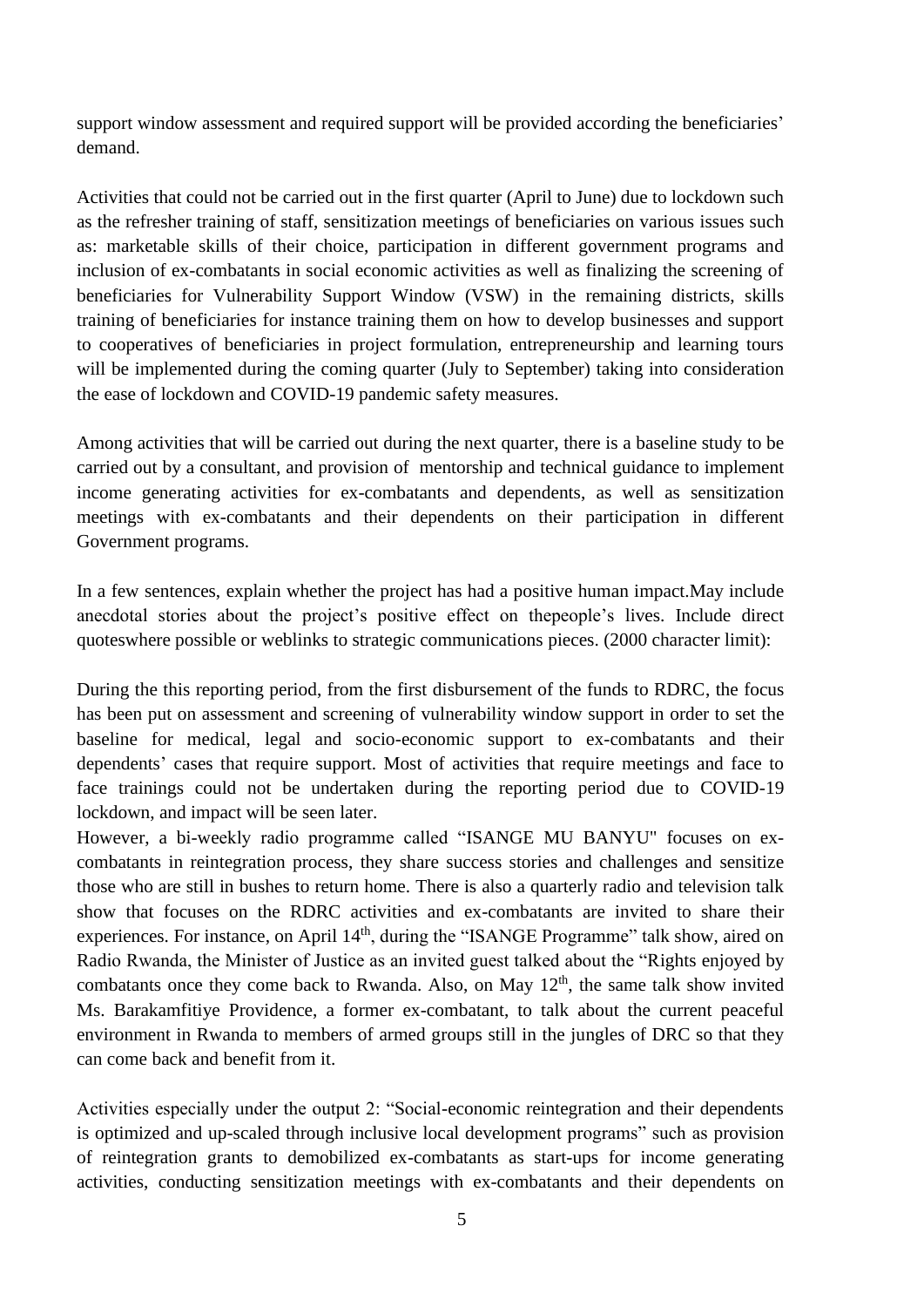marketable skills of their choice, or delivery of skills training to eligible ex combatants and dependents will depend on data that is going to come from the screening.

Through contracts with different health service providers, RDRC provided medical support to 112 ex-combatants and their dependents with different illnesses that affected their everyday life during this reporting period.

# PART II: RESULT PROGRESS BY PROJECT OUTCOME

*Describe overall progress under each Outcome made during the reporting period (for June reports: January-June; for November reports: January-November; for final reports: full project duration). Do not list individual activities. If the project is starting to make/has made a difference at the outcome level, provide specific evidence for the progress (quantitative and qualitative) and explain how it impacts the broader political and peacebuilding context.* 

- "On track" refers to the timely completion of outputs as indicated in the workplan.
- *"On track with peacebuilding results" refers to higher-level changes in the conflict or peace factors that the project is meant to contribute to. These effects are more likely in mature projects than in newer ones.*

# *If your project has more than four outcomes, contact PBSO for template modification.*

Outcome 1:1,635 ex-combatants and their dependents increasingly access support services provided by National and local government institutions through development plans that contribute to SDGs 1,2,3,4and 5

Rate the current status of the outcome progress: on track

# Progress summary: *(3000 character limit)*

The Project will hold among other things, sensitization meetings with ex-combatants and their dependents on their participation in different government programs such as: subscribition for health insurance, awareness on hygiene and sanitation, family planning and other health issues. In addition to this, the project will provide reintegration support to demobilized ex-combatants as start-ups for income generating activities as well as supporting their cooperatives through technical assistance, entrepreneurship skills, learning tours and project competition. In all these initiatives, women have to be included at the rate of 30% at least.

Indicate any additional analysis on how Gender Equality and Women's Empowerment and/or Youth Inclusion and Responsiveness has been ensured under this Outcome: *(1000 character limit)*

See above and below.

Outcome 2: 1,635 ex-combatants and their dependents benefit from inclusive local development programmes that generate opportunities to advance their social and economic reintegration within rhe framework of SDGs 1,2,3,4, and 5

Rate the current status of the outcome progress: on track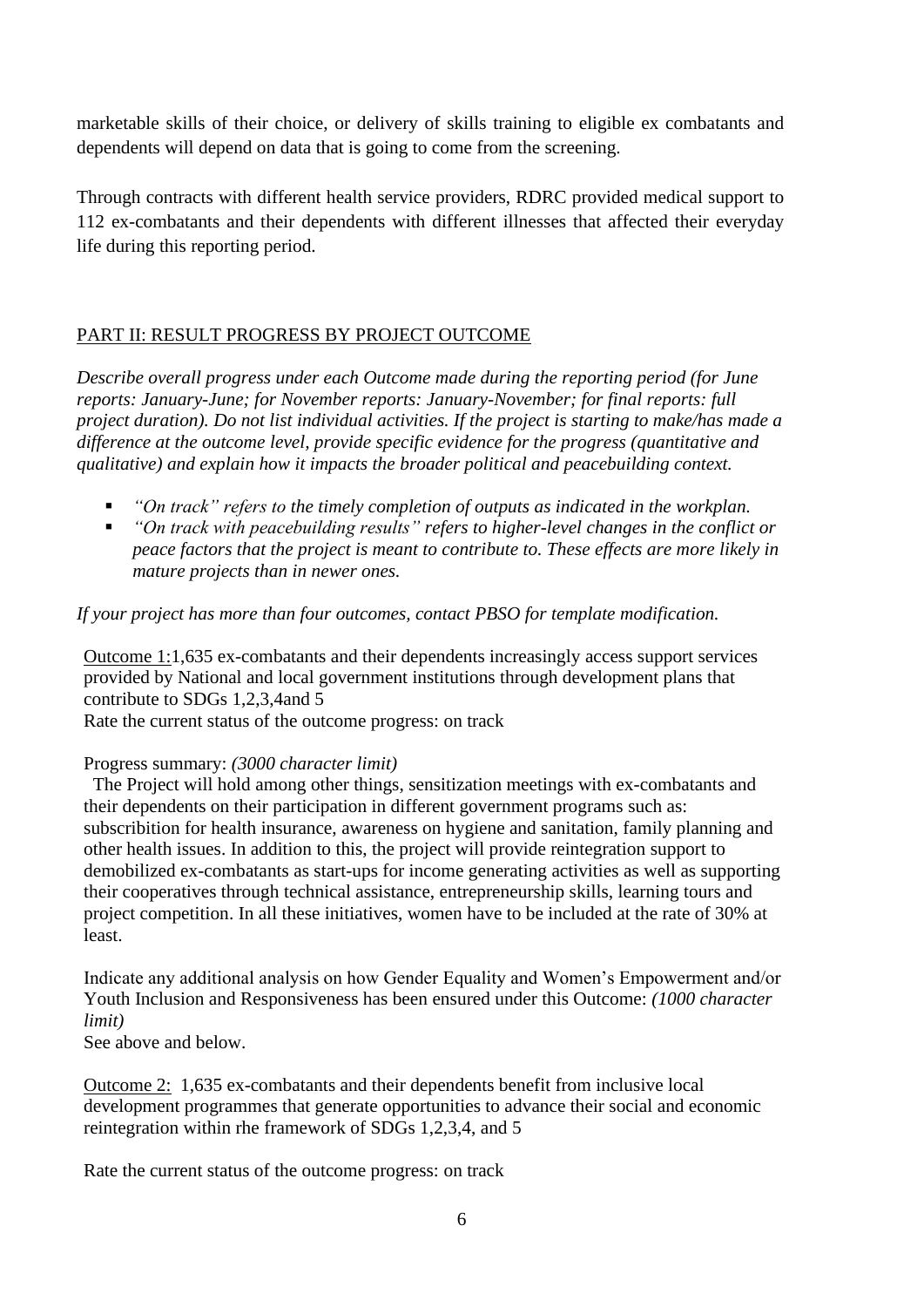#### Progress summary: *(3000 character limit)*

One of the project's output is : "Optimizing Social-economic reintegration of excombatants and their dependents and up-scaled through inclusive local development programs''. Already the project has conducted the vulnerability support window (VSW) screening for ex combatants and dependents to be supported. From this survey, depending on their preferences, the project is going to deliver skills training to eligible ex-combatants and dependents, conduct sensitization meetings with ex-combatants and their dependents on marketable skills of their choice as well as deliver support through income generating activities including shelter and agricultural activities for vulnerable and disabled excombatants and their dependents with 50% of targeted beneficiaries being women.

Indicate any additional analysis on how Gender Equality and Women's Empowerment and/or Youth Inclusion and Responsiveness has been ensured under this Outcome: *(1000 character limit)*

Most of activities have been delayed due to the lockdown. For the ongoing vulnerability window support screening, a specific data collection tool has been developed for women in order to collect SGBV, forced marriages and unwanted pregnancies related information in confidentiality and by women. It is expected that findings will be disaggregated by sex. The RDRC team also included women resource persons who are knowledgeable in gender analysis to ensure the information collected and reported is gender responsive.

Outcome 3: Combatants remaining in armed groups outside Rwanda and their dependants benefit from awareness raising and sensitization programmes

Rate the current status of the outcome progress: on track

#### Progress summary: *(3000 character limit)*

One of the RDRC communication activities is a bi-weekly talk show aired at Radio Rwanda called " Isange mu banyu" which means "Welcome among yours". The purpose of this talk show is to make updates on ex-combatants engaged in reintegration process, they share success stories and challenges and sensitize those who are still in bushes to return home. There is also a quarterly radio and television talk show that focuses on the RDRC activities and ex-combatants are invited to share their experiences on how they are benefiting from the DRR process. Respective authorities also take this opportunity to give clarifications on a number of issues that may hinder combatants to come back home.

Indicate any additional analysis on how Gender Equality and Women's Empowerment and/or Youth Inclusion and Responsiveness has been ensured under this Outcome: *(1000 character limit)*

As planned, the newsletter that is being developed by the Rwanda demobilization and Reintegration Commission will include at least 2 women stories. It is released on a quarter basis. Recipients are stakeholders' organizations Government, UN Agencies and others working in the areas of governance, peace building and social justice. Other newsletters are kept at the RDRC Office and Mutobo Training centre for distribution among visitors and during events organized by RDRC

Outcome 4:Outcome 4: 670 females' ex-combatants and dependents (women and girls) benefit from tailored and sustainable support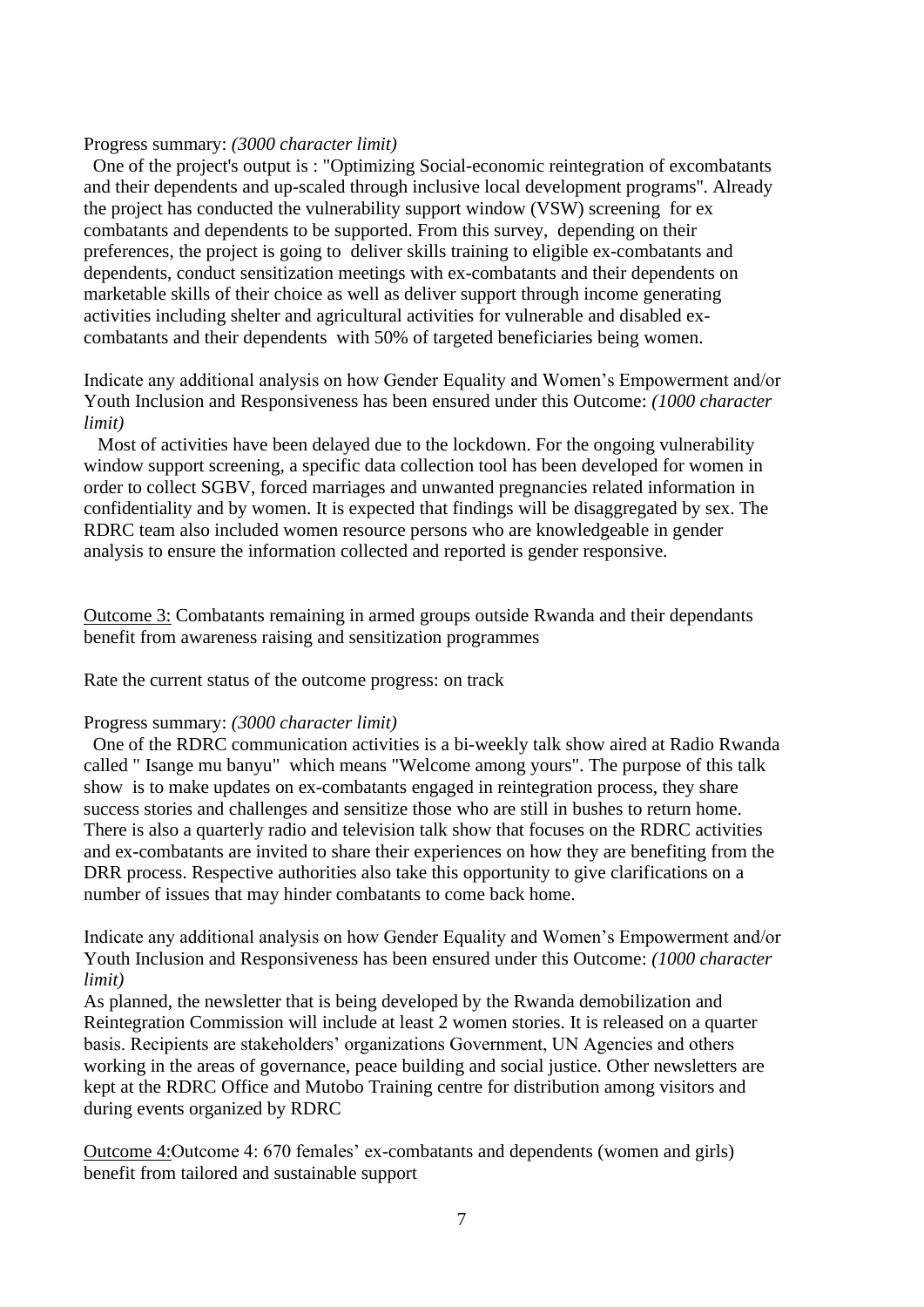Rate the current status of the outcome progress: off track

### Progress summary: *(3000 character limit)*

The old framework and database from the Implementing Partner was not including female dependents and this databank had to be updated with a dedicated gender needs assessment which could not be completed due to Covid-19 restrictions but resumed in June after easing of restrictions. The gender needs assessment will help identify targeted interventions such as psychosocial support to survivors of SGBV, Human trafficking and forced marriages; Support to RDRC to link the reintegration process with the current National Action Plan of UN Security Council Resolution (UN SCR 1325) on Women Peace and Security with related tailored support to women, Support the young girls especially teenage mothers among phase 65 ex- combatants or their dependents to reintegrate schools including vocational training and other life skills development programs and other VSW support.

Indicate any additional analysis on how Gender Equality and Women's Empowerment and/or Youth Inclusion and Responsiveness has been ensured under this Outcome: *(1000 character limit)*

See above.

## PART III: CROSS-CUTTING ISSUES

| <b>Monitoring: Please list monitoring</b><br>activities undertaken in the reporting<br>period (1000 character limit)<br>Support on quality assurance for<br>documents produced (data collection<br>tools, TORs, etc.)<br>Online communication for document<br>quality assurance and budget monitoring.                                                                                                                 | Do outcome indicators have baselines? yes<br>Has the project launched perception surveys or other<br>community-based data collection? no                                     |
|------------------------------------------------------------------------------------------------------------------------------------------------------------------------------------------------------------------------------------------------------------------------------------------------------------------------------------------------------------------------------------------------------------------------|------------------------------------------------------------------------------------------------------------------------------------------------------------------------------|
| Evaluation: Has an evaluation been<br>conducted during the reporting period?<br>noNo                                                                                                                                                                                                                                                                                                                                   | Evaluation budget (response required): 10000.00<br>If project will end in next six months, describe the<br>evaluation preparations (1500 character limit): Not<br>Applicable |
| Catalytic effects (financial): Indicate<br>name of funding agent and amount of<br>additional non-PBF funding support that<br>has been leveraged by the project.<br>UNDP secured financial resources with<br>the aim of combating effects of COVID-<br>19 pandemic. These resources will be<br>used to procure equipments like hand<br>washing stations at Nyarushishi transit<br>camp and Mutobo demobilization centre | Name of funder:<br>Amount: USD 80,000<br>Government of Japan Fund to UNDP                                                                                                    |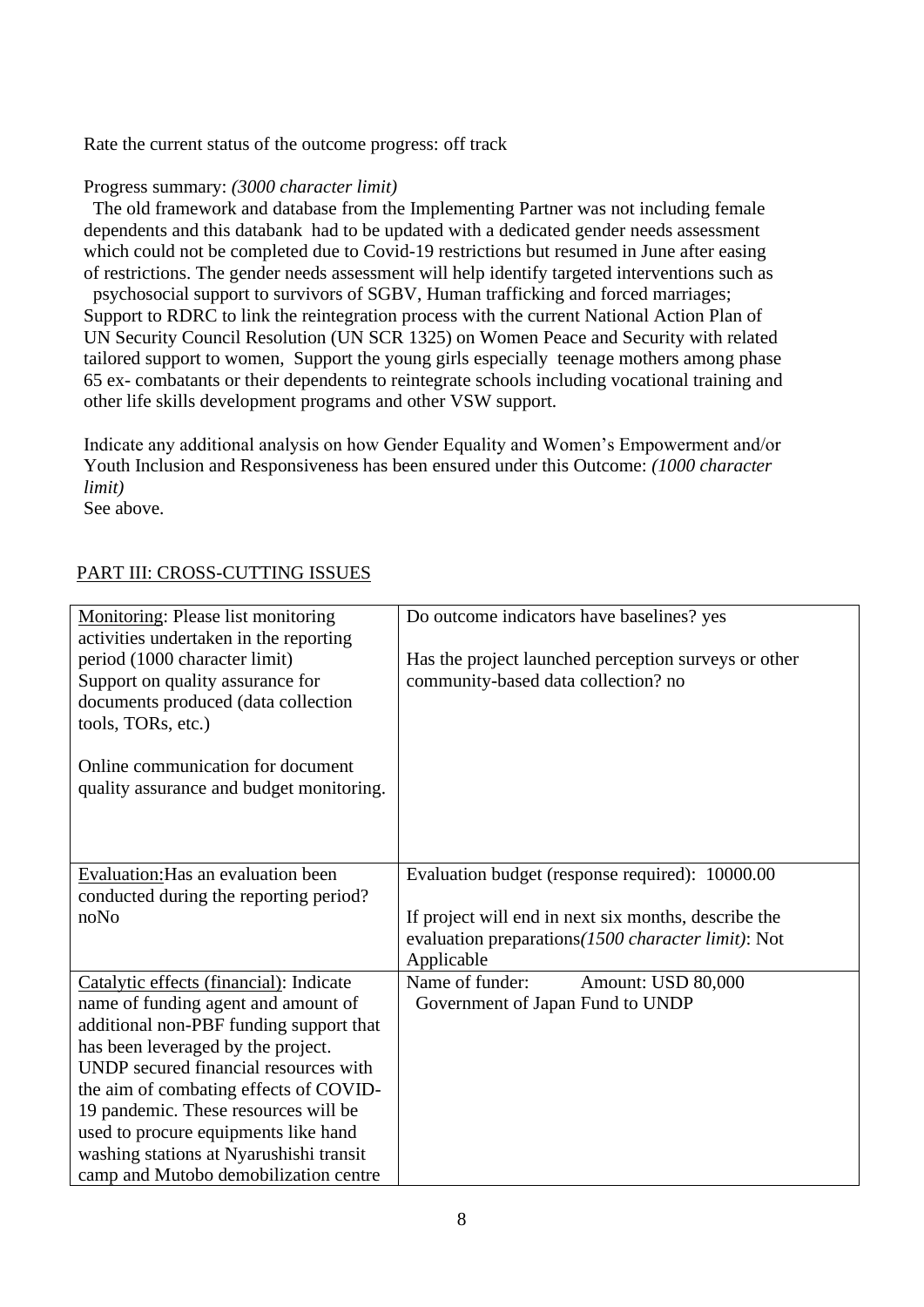| as well as buying other items such as<br>hand sanitizers, towel papers. In addition<br>to this, these resources will be used also<br>to support cooperatives of ex-combatants<br>that have been affected by COVID-19<br>pandemic effects.<br>Other: Are there any other issues |                                                                                                                                                                                                                                                                                                                                                                                                                                                                                                                                                                                                                                                                                                                                                                        |
|--------------------------------------------------------------------------------------------------------------------------------------------------------------------------------------------------------------------------------------------------------------------------------|------------------------------------------------------------------------------------------------------------------------------------------------------------------------------------------------------------------------------------------------------------------------------------------------------------------------------------------------------------------------------------------------------------------------------------------------------------------------------------------------------------------------------------------------------------------------------------------------------------------------------------------------------------------------------------------------------------------------------------------------------------------------|
| concerning project implementation that<br>you want to share, including any capacity<br>needs of the recipient organizations?<br>$(1500 \text{ character limit})$                                                                                                               | The implementation of activities delayed due to COVID-<br>19. We worked with the Demobilization and Reintegration<br>Commission to revise the work plan and we are confident<br>that with close follow up and reprogramming flexibility<br>due to COVID-19, we will be able to deliver. We will<br>support the project to extend to the beneficiaries both at the<br>training centre in Mutobo and within their cooperatives,<br>equipments (washing hand stations, sanitizers, towel<br>papers,) and financial support needed in order to deal with<br>COVID 19 effects. The Implementing Partner programme<br>management staff was trained on Results Based<br>Management (RBM) to ensure that the project<br>implementation, monitoring and reporting is compliant. |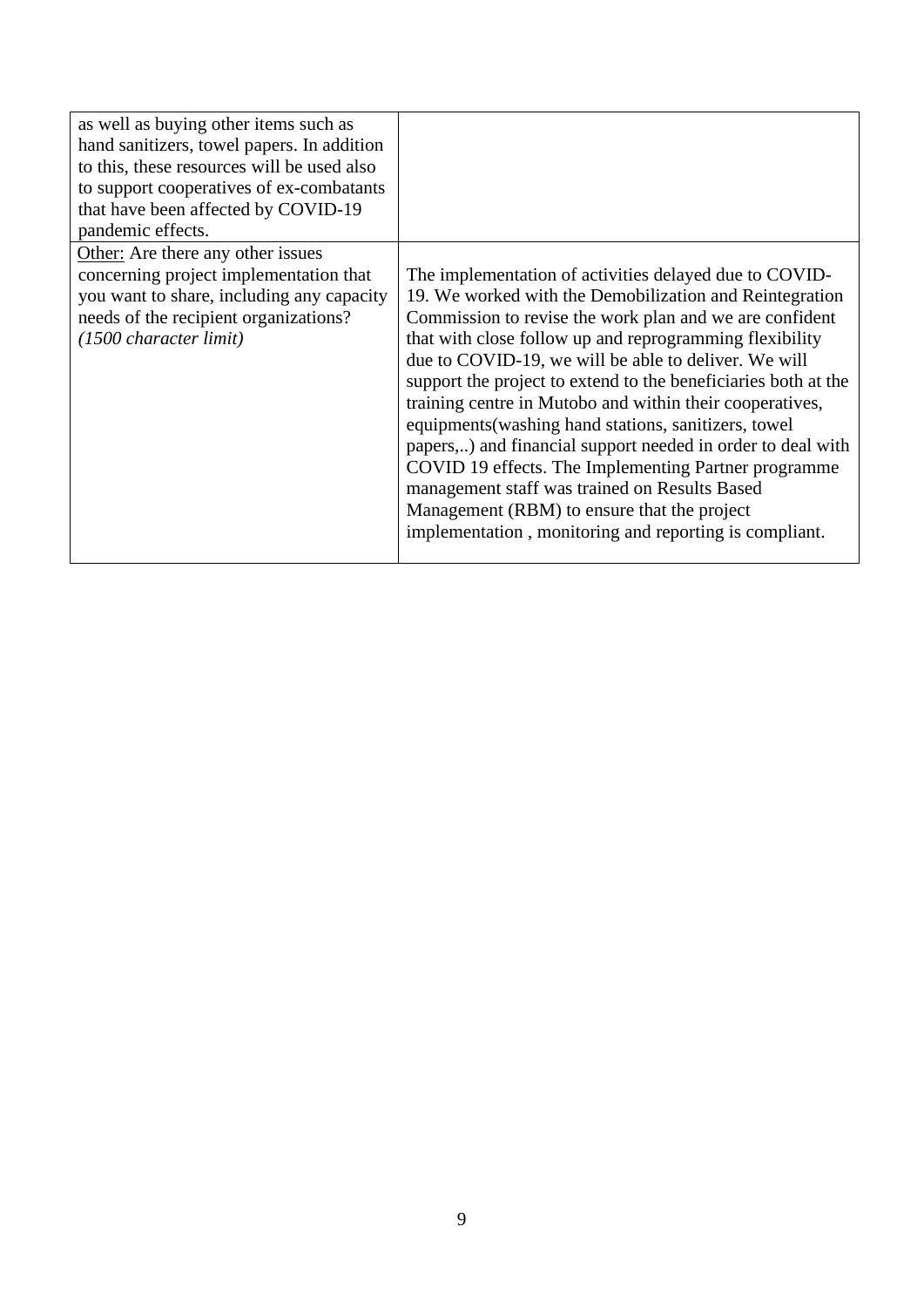### PART IV: INDICATOR BASED PERFORMANCE ASSESSMENT

*Using the Project Results Framework as per the approved project document or any amendments- provide an update on the achievement of key indicators at both the outcome and output level in the table below (if your project has more indicators than provided in the table, select the most relevant ones with most relevant progress to highlight). Where it has not been possible to collect data on indicators, state this and provide any explanation.*Provide gender and age disaggregated data. (300 characters max per entry)

|               | Performance             | Indicator       | End of project | Indicator    | Current indicator | Reasons for Variance/ Delay             |
|---------------|-------------------------|-----------------|----------------|--------------|-------------------|-----------------------------------------|
|               | Indicators              | <b>Baseline</b> | Indicator      | Milestone    | progress          | (if any)                                |
|               |                         |                 | Target         |              |                   |                                         |
| Outcome 1     | Indicator 1.1           | 85%;            | 90%; Female    | Quarterly    | The project is    | COVID-19 related restrictions of people |
| 1,636 0065-   | $\%$<br>of<br>1a        | Female ex-      | $ex-$          | report on    | starting, and any | movements, meetings and face to face    |
| combatants    | combatants<br>and       | combatants:     | combatants 100 | access to    | tangible change   | intervention are not allowed            |
| and their     | their<br>dependents     | 90% Male        | % Male         | support      | has not been yet  |                                         |
| dependents    | that access support     | dependants:     | dependants: 50 | services     | reported          |                                         |
| increasingly  | services provided       | 20%,            | %, Female      | offered by   |                   |                                         |
| access        | National and<br>by      | Female          | dependants:90  | national and |                   |                                         |
| support       | local government        | dependants:     | $\%$           | local        |                   |                                         |
| services      | institutions by the     | 12%             |                | government   |                   |                                         |
| provided by   | end of the project      |                 |                | Institutions |                   |                                         |
| National and  | disaggregated<br>by     |                 |                |              |                   |                                         |
| local         | age<br>and<br>sex,      |                 |                |              |                   |                                         |
| government    | disability              |                 |                |              |                   |                                         |
| institutions  | compared to the %       |                 |                |              |                   |                                         |
| through       | within<br>the           |                 |                |              |                   |                                         |
| development   | communities             |                 |                |              |                   |                                         |
| plans that    | Indicator 1.2           | 78% of all      | 85% of all ex- | Quarterly    | The project is    | COVID-19 related restrictions of people |
| contribute to | $1b$ % of ex-<br>$\Box$ | $ex-$           | combatants     | feedback on  | starting, and any | movements, meetings and face to face    |
| <b>SDGs</b>   | combatants<br>who       | combatants      | both male and  | of the ex-   | tangible change   | intervention are not allowed            |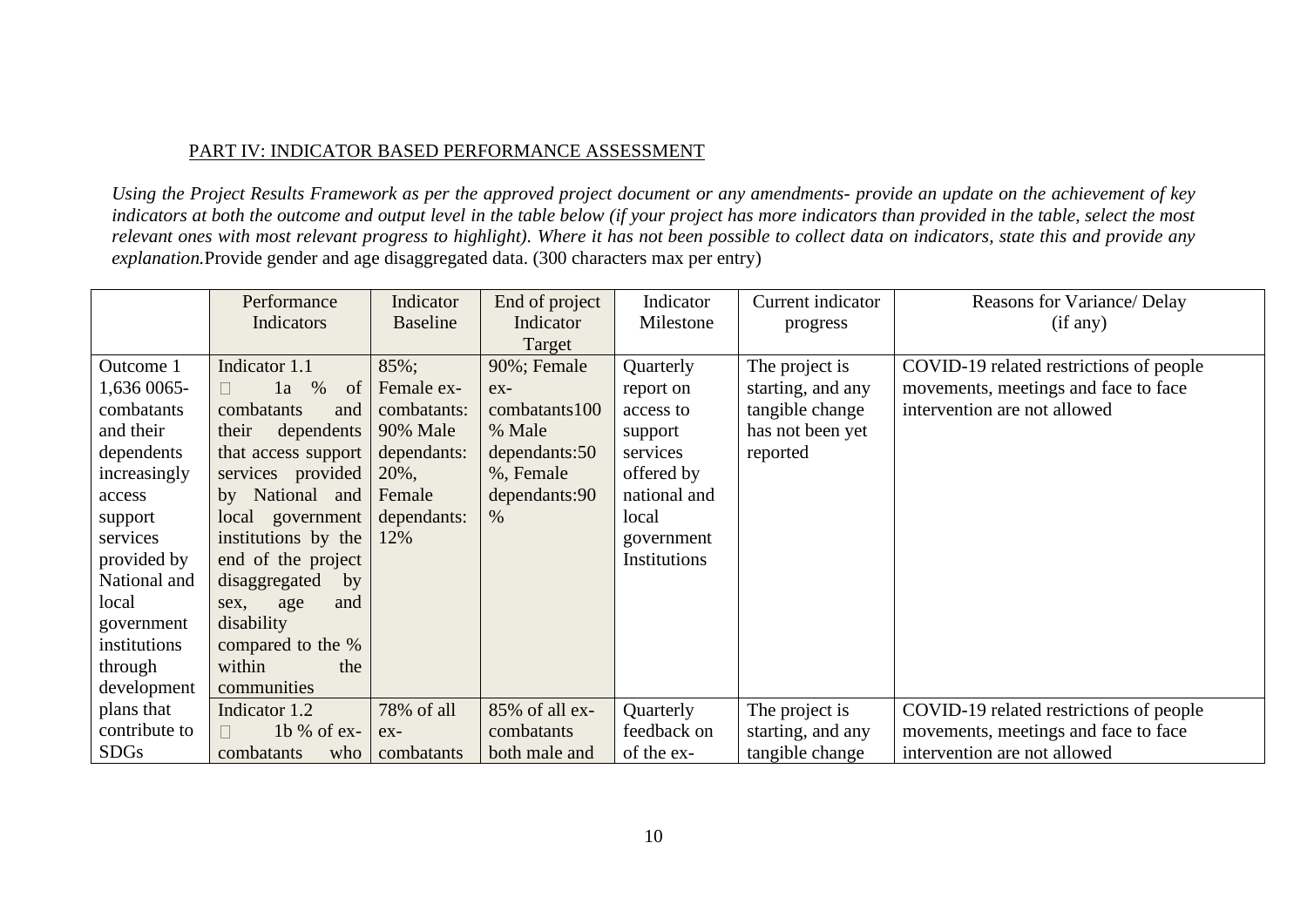|                 | Performance                     | Indicator   | End of project | Indicator      | Current indicator | Reasons for Variance/ Delay |
|-----------------|---------------------------------|-------------|----------------|----------------|-------------------|-----------------------------|
|                 | Indicators                      | Baseline    | Indicator      | Milestone      | progress          | (if any)                    |
|                 |                                 |             | Target         |                |                   |                             |
| $1,2,3,4$ and 5 | satisfied with<br>are           | both male   | female, 80% of | combatants     | Has not yet been  |                             |
|                 | information<br>the              | and female, | the dependants | who are        | reported          |                             |
|                 | on/and the support   70% of the |             | both males and | satisfied with |                   |                             |
|                 | services provided dependants    |             | females        | the            |                   |                             |
|                 | national and both males<br>by   |             |                | information    |                   |                             |
|                 | local governments               | and females |                | on/ and        |                   |                             |
|                 | by the end of the               |             |                | support        |                   |                             |
|                 | project                         |             |                | services       |                   |                             |
|                 | (disaggregated by               |             |                | provided       |                   |                             |
|                 | and<br>sex, age                 |             |                |                |                   |                             |
|                 | disability)                     |             |                |                |                   |                             |
|                 |                                 |             |                |                |                   |                             |
|                 |                                 |             |                |                |                   |                             |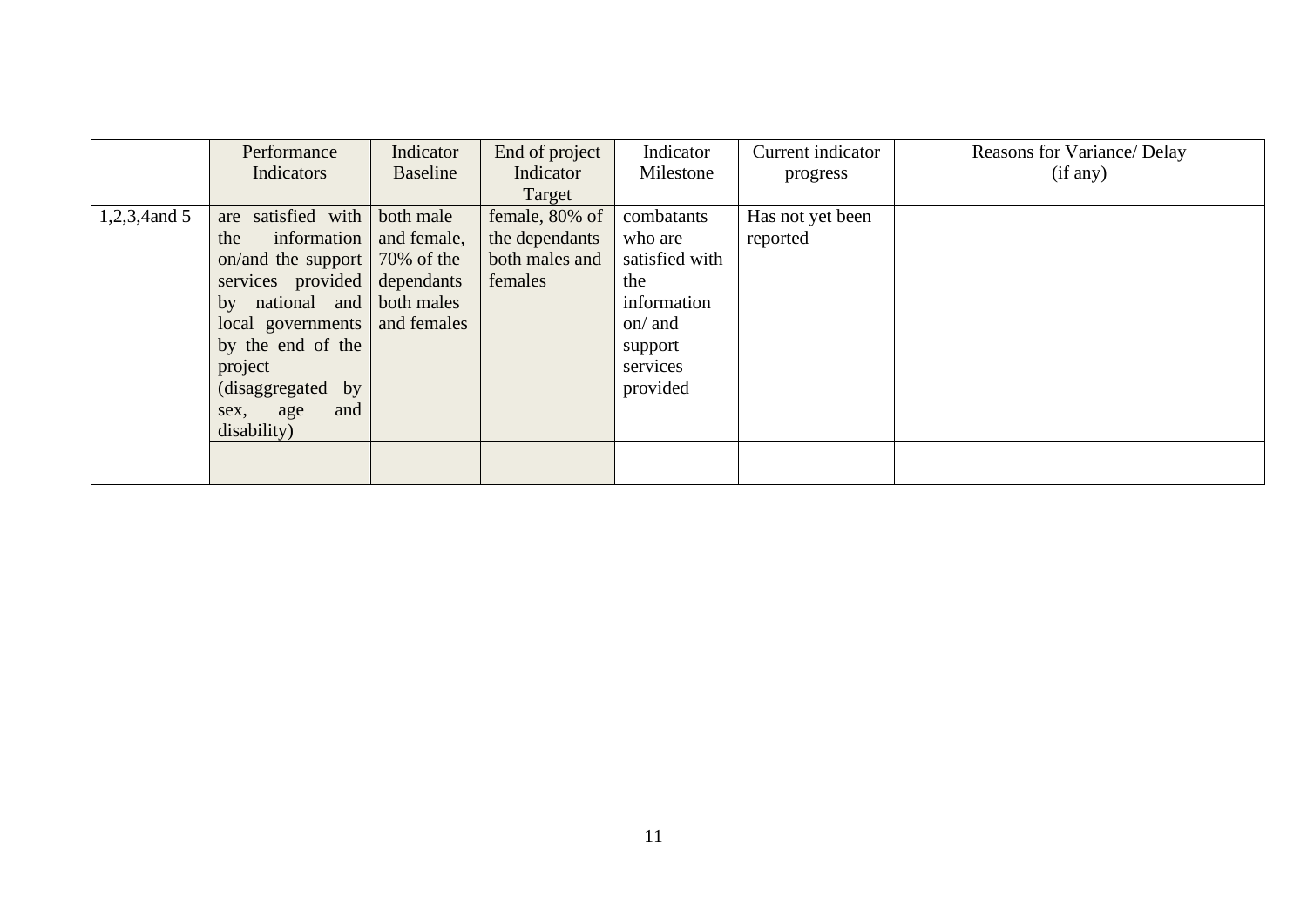|                                                                                                                           | Performance<br>Indicators                                                                                                                                                                                                                                                                     | Indicator<br><b>Baseline</b> | End of project<br>Indicator                                            | Indicator<br>Milestone                                                                                                                       | Current indicator<br>progress                                                                                                                                                              | Reasons for Variance/ Delay<br>(if any)                                                                                       |
|---------------------------------------------------------------------------------------------------------------------------|-----------------------------------------------------------------------------------------------------------------------------------------------------------------------------------------------------------------------------------------------------------------------------------------------|------------------------------|------------------------------------------------------------------------|----------------------------------------------------------------------------------------------------------------------------------------------|--------------------------------------------------------------------------------------------------------------------------------------------------------------------------------------------|-------------------------------------------------------------------------------------------------------------------------------|
|                                                                                                                           |                                                                                                                                                                                                                                                                                               |                              | Target                                                                 |                                                                                                                                              |                                                                                                                                                                                            |                                                                                                                               |
| Output 1.1<br><b>RDRC</b><br>capacity<br>enhanced to<br>optimize and<br>scale-up<br>reintegration<br>of ex-<br>combatants | Indicator 1.1.1<br>Percentage (%) of<br>ex-combatants and<br>their<br>dependents<br>participating<br>in<br>mainstream<br>in<br>programs<br>National and Local<br>Development<br>Plans, by the end<br>of the project and<br>in line with the<br>validated<br>gender<br>responsive<br>strategy. | 78.7%                        | 85% of both<br>male and<br>female ex-<br>combatants and<br>dependents. | Monthly<br>Progress on<br>participation<br>of ex-<br>combatants<br>and<br>dependents in<br>mainstream<br>programs.                           | The initial timing<br>for the project to<br>start its activities<br>wasn't adhered to.                                                                                                     | Implementation was delayed due to that the<br>screening activity could not be undertaken<br>during COVID-19 pandemic outbreak |
|                                                                                                                           | Indicator 1.1.2<br>Number<br>of<br>sensitization<br>activities with ex-<br>combatants<br>and<br>their<br>dependents<br>families organized<br>including<br>sensitization<br>on<br>gender<br>and<br>women, srights                                                                              | $\overline{0}$               | 3                                                                      | Quarterly<br>feedback on<br>the ex-<br>combatants<br>and their<br>dependents<br>reporting<br>social<br>acceptance by<br>their<br>communities | Implementation<br>delayed and<br>public meetings<br>are still not<br>allowed until at<br>least September<br>2020 (Cabinet<br>resolution). Need<br>to seek alternative<br>ways with smaller | COVID-19 related restrictions of people<br>movements, meetings and face to face<br>interventions are not allowed              |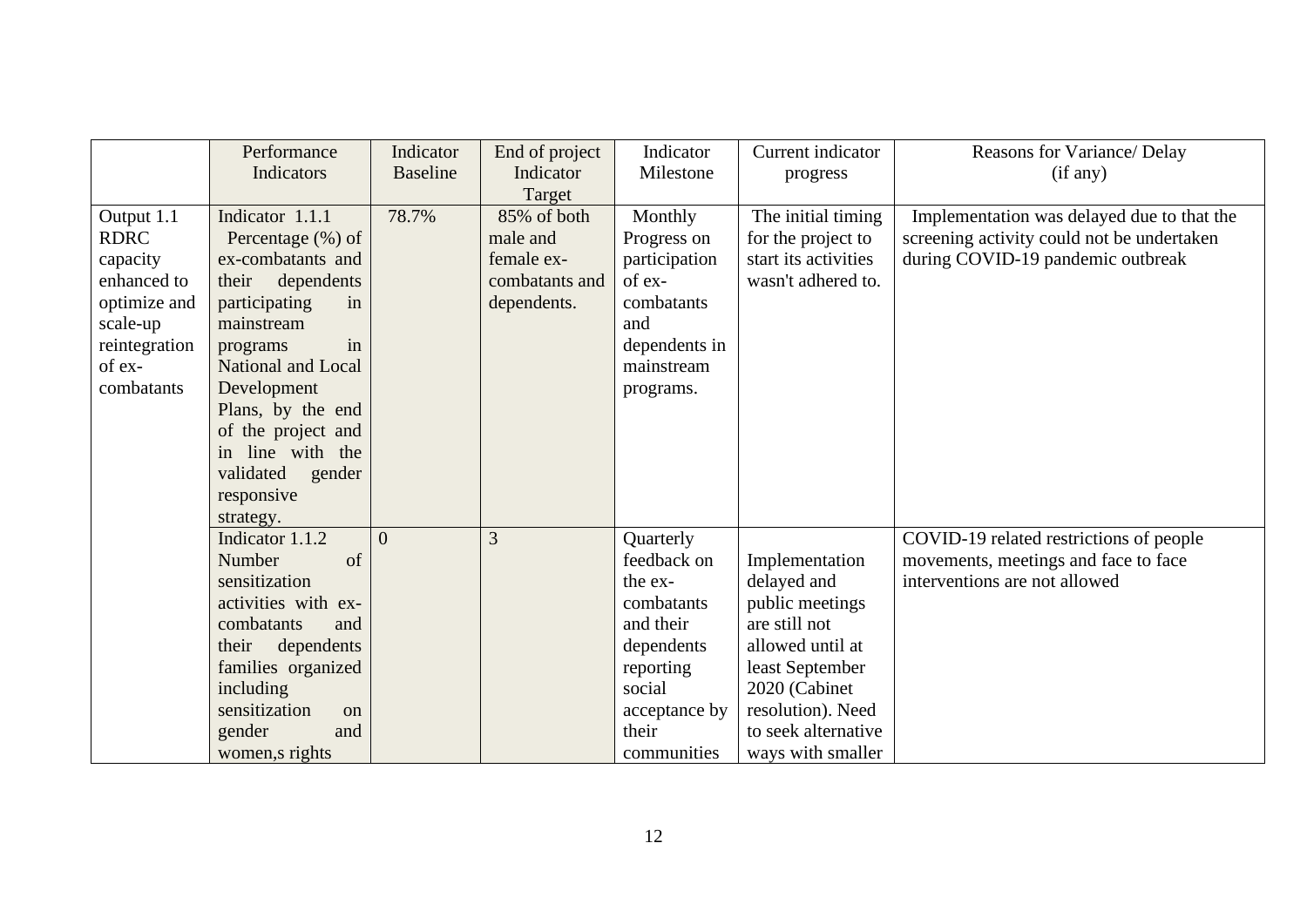| Performance<br>Indicators                                                                                                                                                                                         | Indicator<br><b>Baseline</b> | End of project<br>Indicator<br>Target | Indicator<br>Milestone                                                                                                                    | Current indicator<br>progress                                     | Reasons for Variance/ Delay<br>(if any)                                                                           |
|-------------------------------------------------------------------------------------------------------------------------------------------------------------------------------------------------------------------|------------------------------|---------------------------------------|-------------------------------------------------------------------------------------------------------------------------------------------|-------------------------------------------------------------------|-------------------------------------------------------------------------------------------------------------------|
|                                                                                                                                                                                                                   |                              |                                       | All report                                                                                                                                | meetings.                                                         |                                                                                                                   |
| Indicator1.1.2b:<br>Gender<br>disaggregated data<br>available for ex-<br>combatants<br>and<br>their dependents                                                                                                    | no                           | yes                                   | reports<br>contain sex<br>disaggregated<br>data                                                                                           | Implementation<br>delayed and<br>rescheduled in<br>September 2020 | COVID-19 related restrictions of people<br>movements, meetings and face to face<br>interventions are not allowed. |
| 1.1.3:<br>Indicator<br>Number<br>of<br>National and local<br>initiatives<br>introduced<br>for<br>mainstreaming<br>support services<br>that benefit both<br>men and women as<br>ex-combatants<br>and/or dependents | $\overline{0}$               | $\overline{3}$                        | Quarterly<br>feedback on<br>ex-<br>combatants<br>and their<br>dependents<br>reporting<br>social<br>acceptance by<br>their<br>communities. | Implementation<br>delayed and<br>rescheduled in<br>September 2020 | COVID-19 related restrictions of people<br>movements, meetings and face to face<br>interventions are not allowed. |
| Indicator $1.1.4: %$<br>of<br>ex-combatants<br>their<br>and<br>who<br>dependents<br>social<br>report<br>acceptance by their<br>communities,<br>disaggregated<br>by                                                | 78.7%                        | 90%                                   | Quarterly<br>feedback on<br>$ex-$<br>combatants<br>and their<br>dependents<br>reporting<br>social                                         | Implementation<br>delayed and<br>rescheduled in<br>September 2020 | COVID-19 related restrictions of people<br>movements, meetings and face to face<br>interventions are not allowed. |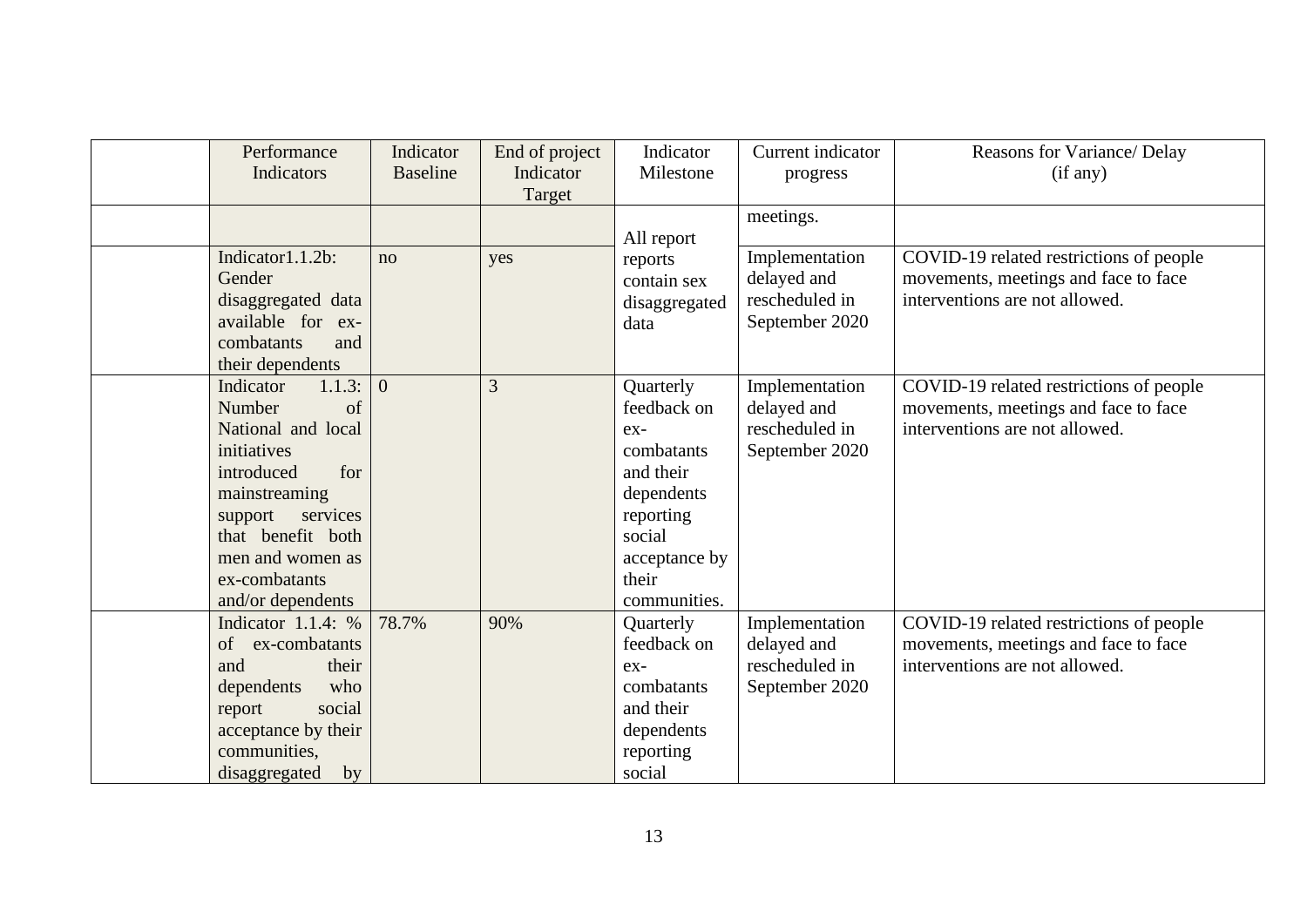|                                                                                                     | Performance<br>Indicators                                                                                                                                                                                                        | Indicator<br><b>Baseline</b> | End of project<br>Indicator<br>Target | Indicator<br>Milestone                                                                                                      | Current indicator<br>progress                                                                                                                                                                                                            | Reasons for Variance/ Delay<br>(if any)                                                                                                   |
|-----------------------------------------------------------------------------------------------------|----------------------------------------------------------------------------------------------------------------------------------------------------------------------------------------------------------------------------------|------------------------------|---------------------------------------|-----------------------------------------------------------------------------------------------------------------------------|------------------------------------------------------------------------------------------------------------------------------------------------------------------------------------------------------------------------------------------|-------------------------------------------------------------------------------------------------------------------------------------------|
|                                                                                                     | gender, age<br>and<br>disability                                                                                                                                                                                                 |                              |                                       | acceptance by<br>their<br>communities.                                                                                      |                                                                                                                                                                                                                                          |                                                                                                                                           |
| Output 1.2<br>Support<br>services are<br>provided to<br>ex<br>combatants<br>and their<br>dependents | Indicator 1.2.1<br>All RDRC staff<br>working on<br>the<br>project participate<br>and complete the<br>psysho-social<br>reflesher training                                                                                         | 50%                          | 100%                                  | Capacity<br>enhancement<br>of the RDRC<br>staff in pscho-<br>social<br>support-<br>Training<br>report                       | Initiation of the<br>procurement<br>process to hire the<br>trainer (Draft<br>TOR <sub>s</sub> )                                                                                                                                          | COVID-19 related restrictions of people<br>movements, meetings and face to face<br>interventions are not allowed                          |
| by national<br>and local<br>government<br>institutions                                              | Indicator 1.2.2<br>of<br>$\%$<br>$ex-$<br>combatants<br>and<br>dependents<br>living<br>with mental health<br>problems<br>who<br>receive<br>relevant<br>psycho-social<br>services<br>support<br>disagragated<br>by<br>sex and age | 50%                          | 80%                                   | Quarterly<br>progress<br>report on ex-<br>combatants<br>and their<br>dependents<br>who received<br>psycho-social<br>support | Implementation<br>delayed, it will<br>start upon<br>completion of the<br>ongoing screening<br>of window<br>vulnerability<br>support which<br>will provide<br>baseline of cases<br>that require<br>medical and<br>pscho-social<br>support | The screening has been delayed due to<br>COVID-19 related restrictions of people's<br>movements and face to face meetings or<br>trainings |
|                                                                                                     | Indicator 1.2.3                                                                                                                                                                                                                  | 80%                          | 100%                                  |                                                                                                                             | Implementation                                                                                                                                                                                                                           | The screening has been delayed due to                                                                                                     |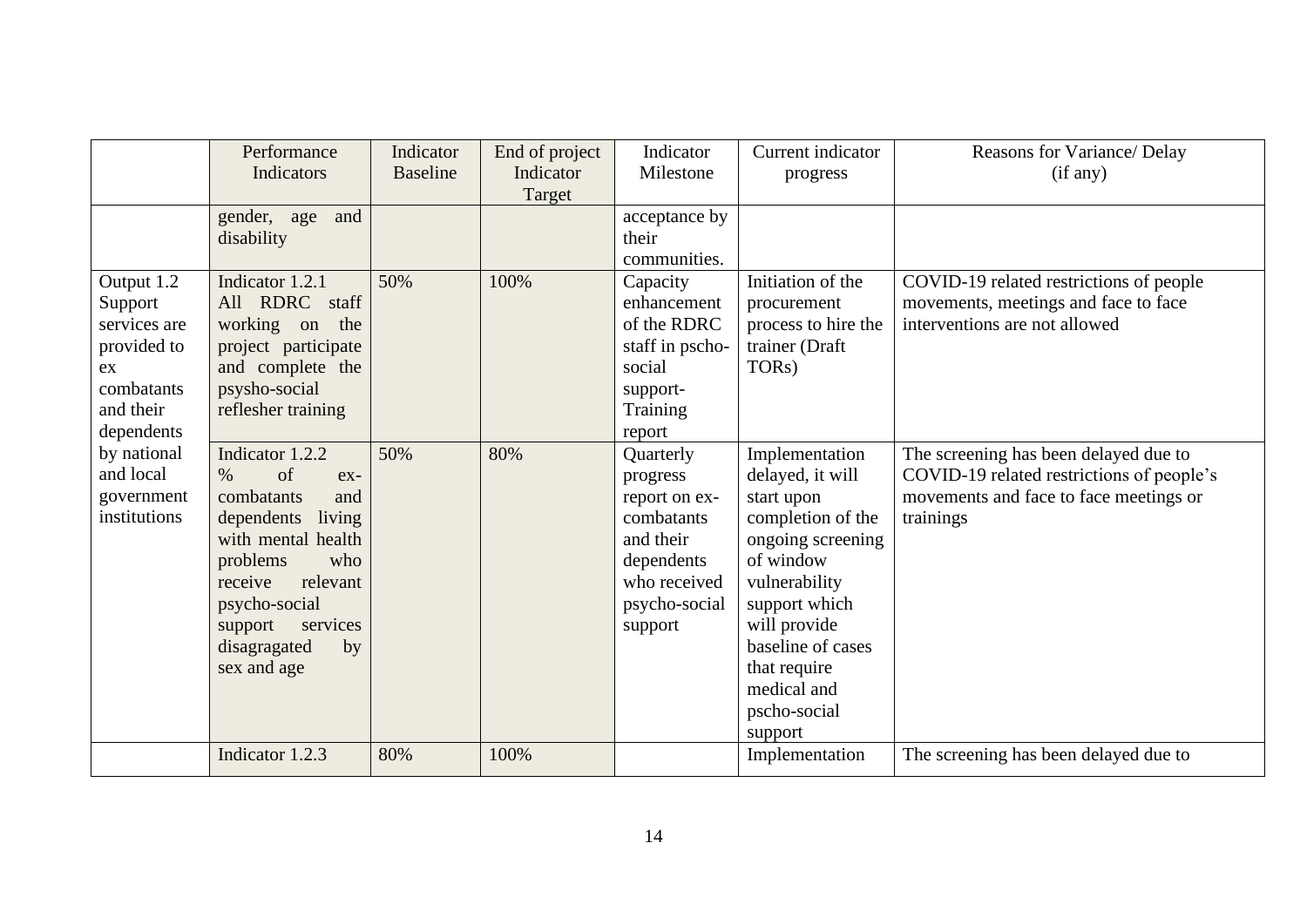| Performance              | Indicator       | End of project | Indicator      | Current indicator       | Reasons for Variance/ Delay                  |
|--------------------------|-----------------|----------------|----------------|-------------------------|----------------------------------------------|
| Indicators               | <b>Baseline</b> | Indicator      | Milestone      | progress                | (if any)                                     |
|                          |                 | Target         |                |                         |                                              |
| Health<br>Insurance      |                 |                | Quarterly      | delayed; it will        | COVID-19 related restrictions of people's    |
| subscription<br>rate     |                 |                | report on      | start upon              | movements and face to face meetings or       |
| targeted<br>for<br>$ex-$ |                 |                | health         | completion of the       | trainings                                    |
| combatants<br>and        |                 |                | insurance      | ongoing screening       |                                              |
| dependents               |                 |                | subscription   | of window               |                                              |
|                          |                 |                | rate           | vulnerability           |                                              |
|                          |                 |                |                | support which           |                                              |
|                          |                 |                |                | will provide            |                                              |
|                          |                 |                |                | baseline of cases       |                                              |
|                          |                 |                |                | that require            |                                              |
|                          |                 |                |                | <b>Health Insurance</b> |                                              |
| Indicator 1.2.4          | 88.9%           | 90%            | Quarterly      | Implementation          | The screening has been delayed due to        |
| of chronically<br>$\%$   |                 |                | report one ex- | delayed; it will        | COVID-19 related restrictions of people's    |
| ill<br>ex-combatants     |                 |                | combatants     | start upon              | movements and face to face meetings or       |
| their<br>and             |                 |                | and            | completion of the       | trainings                                    |
| dependents               |                 |                | dependent      | ongoing screening       |                                              |
| mainstreamed into        |                 |                | who are        | of window               |                                              |
| appropriate socio-       |                 |                | mainstreamed   | vulnerability           |                                              |
| medical<br>services      |                 |                | in appropriate | support which           |                                              |
| including those are      |                 |                | socio-medial   | will provide            |                                              |
| specific                 |                 |                | services       | baseline of cases       |                                              |
| , disagragated<br>by     |                 |                |                | that require socio-     |                                              |
| age<br>and<br>sex,       |                 |                |                | medical support         |                                              |
| disability status        |                 |                |                |                         |                                              |
| Indicator 1.2.5.         | 86.4%           | 88%            | Quarterly      | Implementation          | The screening exercise has been delayed due  |
| Percentage $(\%)$ of     |                 |                | progress on    | delayed; it will        | to COVID 19 related restrictions of people's |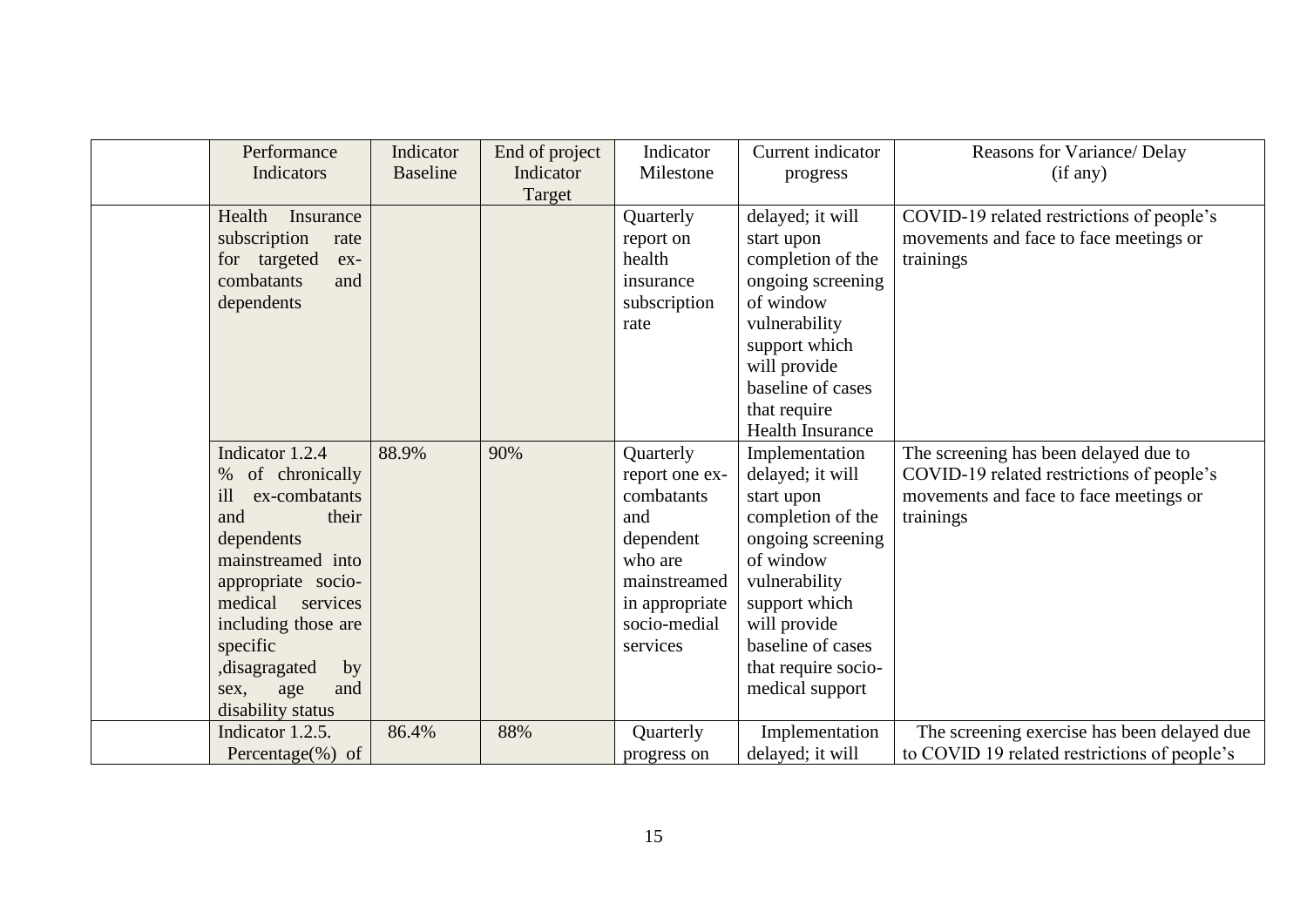| Performance<br>Indicators                                                                                                                                                                                        | Indicator<br><b>Baseline</b> | End of project<br>Indicator | Indicator<br>Milestone                                                                                                               | Current indicator<br>progress                                                                                                                                                                                                       | Reasons for Variance/ Delay<br>(if any)                                                                                                |
|------------------------------------------------------------------------------------------------------------------------------------------------------------------------------------------------------------------|------------------------------|-----------------------------|--------------------------------------------------------------------------------------------------------------------------------------|-------------------------------------------------------------------------------------------------------------------------------------------------------------------------------------------------------------------------------------|----------------------------------------------------------------------------------------------------------------------------------------|
|                                                                                                                                                                                                                  |                              | Target                      |                                                                                                                                      |                                                                                                                                                                                                                                     |                                                                                                                                        |
| categorized<br>disabled<br>ex-<br>combatants<br>who<br>Mutuelle<br>receive<br>Sante<br>de<br>and<br>monthly allowance<br>per<br>current<br>as<br>legislation,<br>disaggregated<br>by<br>sex                      |                              |                             | chronically ill<br>ex-<br>combatants<br>and their<br>dependants<br>mainstreamed<br>into<br>appropriate<br>socio-medical<br>services. | start upon<br>completion of the<br>ongoing screening<br>of window<br>vulnerability<br>support which<br>will provide<br>baseline of cases<br>that require<br>provision of<br>mutuelle de sante<br>and monthly<br>allowance           | movements and face to face meetings or<br>trainings.                                                                                   |
| Indicator 1.2.6<br>of<br>$\%$<br>ex-<br>combatants<br>and<br>dependents<br>survivors of sexual<br>and gender based<br>violence (SGBV)<br>provided<br>with<br>medicala<br>nd<br>psychosocial<br>response services | 0%                           | 100%                        | Monthly<br>update on<br>medico and<br>psycho-social<br>services<br>provided to<br>survivors of<br><b>SGBV</b>                        | Implementation<br>delayed, it will<br>start upon<br>completion of the<br>ongoing screening<br>of window<br>vulnerability<br>support which will<br>provide baseline of<br>cases that require<br>medical and pscho-<br>social support | The screening has been delayed due to COVID-19<br>related restrictions of people's movements and face<br>to face meetings or trainings |
| Indicator 1.2.7<br>Proportion of teen                                                                                                                                                                            | 0%                           | 100%                        | <b>Baseline</b> of<br>targeted                                                                                                       | Implementation<br>delayed; it will                                                                                                                                                                                                  | The screening has been delayed due to COVID-19<br>related restrictions of people's movements and face                                  |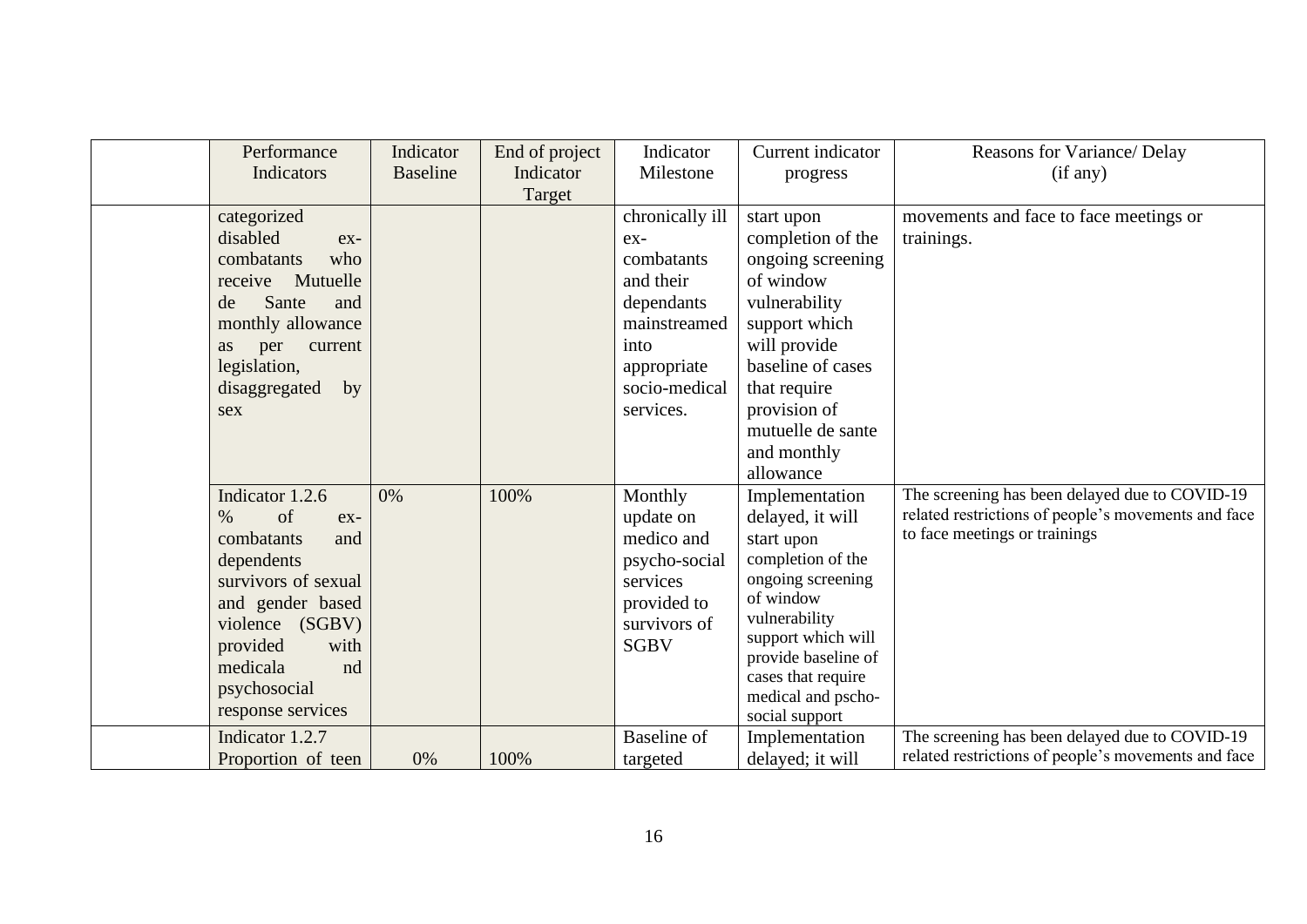|                          | Performance<br>Indicators                                                                                                                                                                                                                           | Indicator<br><b>Baseline</b> | End of project<br>Indicator | Indicator<br>Milestone                                                                         | Current indicator<br>progress                                                                                                                                                                                | Reasons for Variance/ Delay<br>(if any)                                                       |
|--------------------------|-----------------------------------------------------------------------------------------------------------------------------------------------------------------------------------------------------------------------------------------------------|------------------------------|-----------------------------|------------------------------------------------------------------------------------------------|--------------------------------------------------------------------------------------------------------------------------------------------------------------------------------------------------------------|-----------------------------------------------------------------------------------------------|
|                          | mothers<br>among<br>65<br>phase<br>ex-<br>combatants<br>and<br>their<br>dependents<br>who<br>reintegrate<br>schools, technical,<br>vocational and life<br>skills in response<br>their specific<br>to<br>needs<br>through<br>psychosocial<br>support |                              | Target                      | group and<br>Quarterly<br>report on<br>access to<br>tailored<br>support                        | start upon<br>completion of the<br>ongoing screening<br>of window<br>vulnerability<br>support which will<br>provide baseline of<br>teen mother cases<br>that require support                                 | to face meetings or trainings                                                                 |
|                          | Indicator 1.2.8<br>of<br>$\%$<br>ex-<br>combatants<br>and<br>dependents<br>who<br>have received legal<br>assistance<br>and<br>reintegration<br>processes<br>disaggregated<br>by<br>sex, age, disability<br>status                                   | 86%                          | 90%                         | Quarterly<br>report on ex-<br>combatants<br>and<br>dependents<br>who received<br>legal support | Implementation<br>delayed; it will<br>start upon<br>completion of the<br>ongoing screening<br>of window<br>vulnerability<br>support which will<br>provide baseline of<br>cases that require<br>legal support | COVID-19 related restrictions of people's<br>movements and face to face meetings or trainings |
| Outcome 2<br>$1,635$ ex- | Indicator 2.1<br>number<br>of<br>$ex-$                                                                                                                                                                                                              | 77.7 % ex-<br>combatants     | 78% of ex<br>combatants and | Quarterly<br>report                                                                            | The project is<br>starting, and any                                                                                                                                                                          | COVID-19 related restrictions of people's<br>movements and face to face meetings or trainings |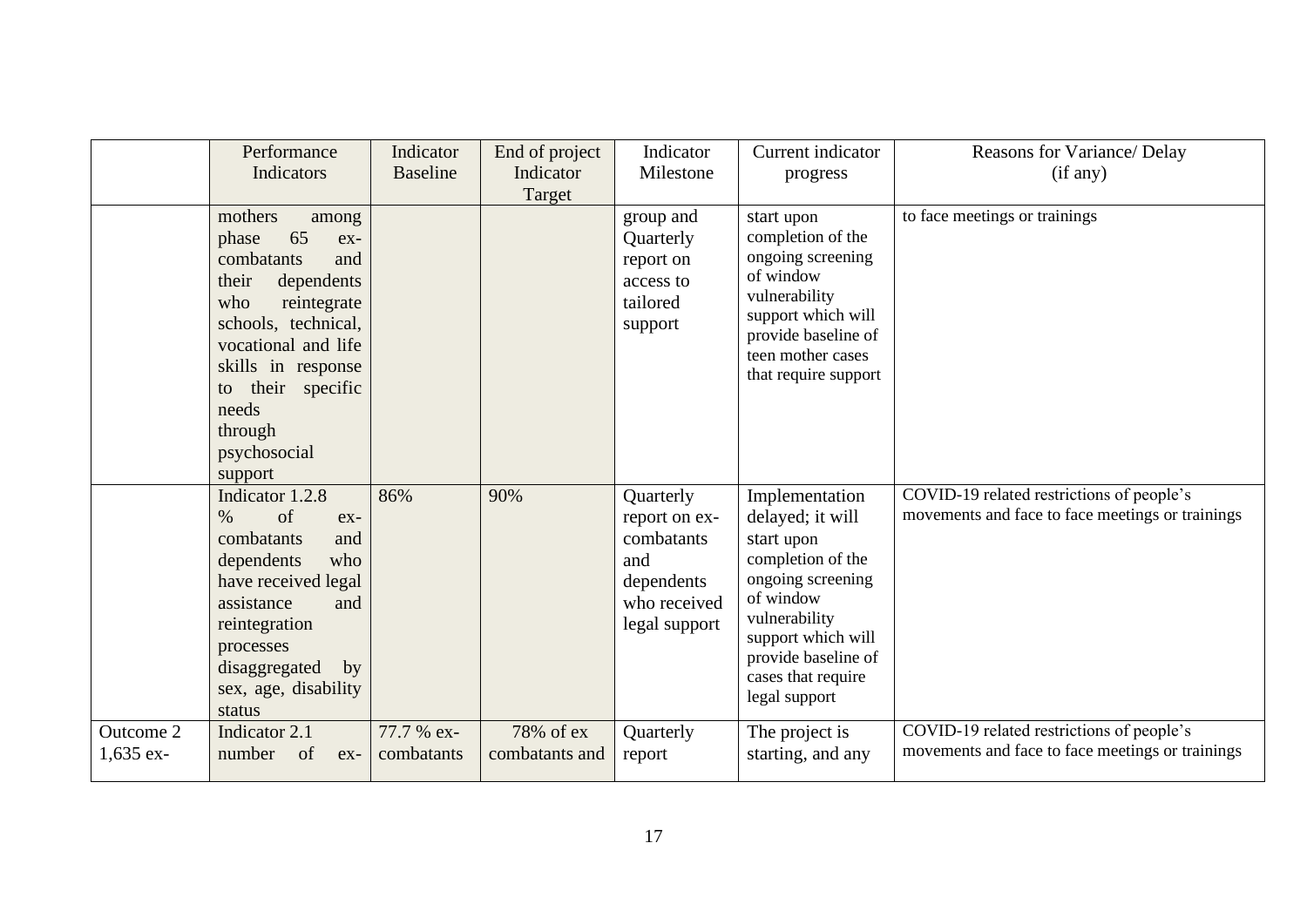|                           | Performance                    | Indicator       | End of project   | Indicator       | Current indicator | Reasons for Variance/ Delay                      |
|---------------------------|--------------------------------|-----------------|------------------|-----------------|-------------------|--------------------------------------------------|
|                           | Indicators                     | <b>Baseline</b> | Indicator        | Milestone       | progress          | (if any)                                         |
| combatants                | combatants<br>and              | and 75.3%       | Target<br>78% of | oneconomic      | tangible change   |                                                  |
| and their                 | their<br>dependents            | for             | dependents       | participation   | has not yet been  |                                                  |
| dependents                | who<br>are                     | dependants      | (disaggregated   | of ex-          | reported          |                                                  |
| benefit from              | economically                   |                 | by sex, age and  | combatants      |                   |                                                  |
| inclusive                 | active,                        |                 | disability)      | and their       |                   |                                                  |
| local                     | disaggregated<br>by            |                 |                  | dependency      |                   |                                                  |
| development               | gender, age<br>and             |                 |                  |                 |                   |                                                  |
| programmes                | disability                     |                 |                  |                 |                   |                                                  |
| that generate             | Indicator 2.2                  | 65%             | 70%              | Quarterly       | The project is    | COVID 19 related restrictions of people's        |
| opportunities             | of<br>$\%$<br>$ex-$            |                 |                  | updates on      | starting, and any | movements and face to face meetings or trainings |
| to advance                | combatants<br>and              |                 |                  | Evaluation      | tangible change   |                                                  |
| their social              | their<br>dependents            |                 |                  | planning.       | has not yet been  |                                                  |
| and                       | participating in the           |                 |                  |                 | reported          |                                                  |
| economic<br>reintegration | local development<br>that      |                 |                  |                 |                   |                                                  |
| within rhe                | programmes<br>integrate<br>and |                 |                  |                 |                   |                                                  |
| framework of              | upscale                        |                 |                  |                 |                   |                                                  |
| <b>SDGs</b>               | community                      |                 |                  |                 |                   |                                                  |
| 1,2,3,4, and 5            | participation<br>after         |                 |                  |                 |                   |                                                  |
|                           | skills trainin                 |                 |                  |                 |                   |                                                  |
|                           |                                |                 |                  |                 |                   |                                                  |
| Output 2.1                | Indicator 2.1.1                | Independent     |                  | Logistics for   | The screening of  | COVID 19 related restrictions of people's        |
| Socio-                    | <b>Baseline</b><br>survey      | evaluation      |                  | fieldwork,      | window            | movements and face to face meetings or           |
| economic                  | for<br>the<br>report           | 2018            |                  | data            | vulnerability     | trainings                                        |
| reintegration             | window                         |                 |                  | processing,     | support is        |                                                  |
| of ex-                    | vulnerability                  |                 |                  | draft and final | ongoing. Its      |                                                  |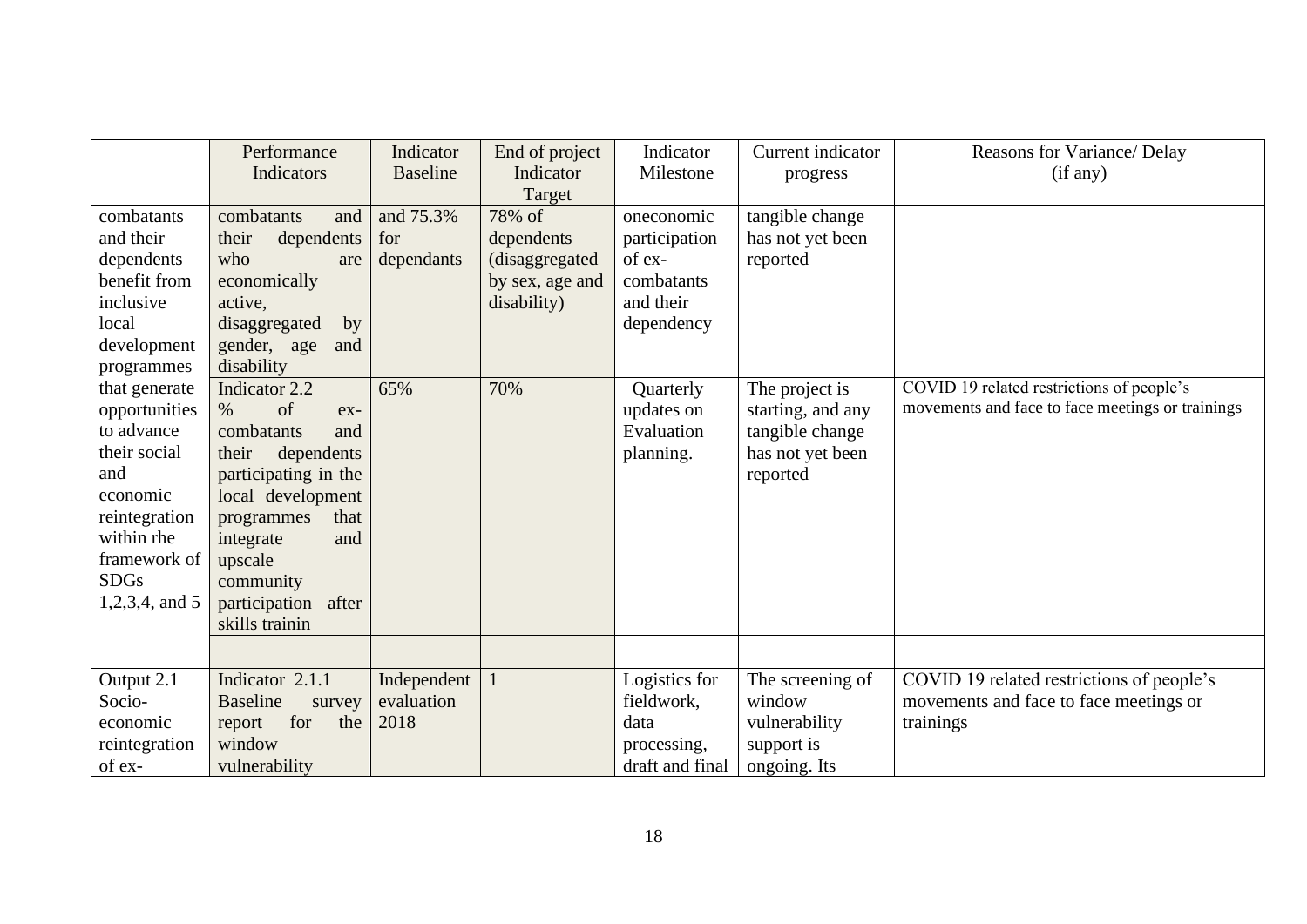|               | Performance           | Indicator       | End of project   | Indicator      | Current indicator    | Reasons for Variance/ Delay                           |
|---------------|-----------------------|-----------------|------------------|----------------|----------------------|-------------------------------------------------------|
|               | Indicators            | <b>Baseline</b> | Indicator        | Milestone      | progress             | (if any)                                              |
|               |                       |                 | Target           |                |                      |                                                       |
| combatants    | all<br>for<br>support |                 |                  | report         | startdelayed due     |                                                       |
| and their     | male and female       |                 |                  | providing      | to COVID 19          |                                                       |
| dependents is | ex-combatants and     |                 |                  | baseline       | related restrictions |                                                       |
| optimized     | dependents            |                 |                  | disaggregated  | of movements and     |                                                       |
| and up scaled |                       |                 |                  | by sex         | face to face         |                                                       |
| through       |                       |                 |                  |                | interventions        |                                                       |
| inclusive     | Indicator $2.1.2\%$   | 10%             | $60\%$ (for both | Post           |                      | Project's activities started a little bit late to the |
| local         | of ex-combattants     |                 | male and         | campaign       | The screening of     | initial schedule due the the COVID-19                 |
| development   | and<br>dependents     |                 | female ex-       | assessment     | window               | Pandemic outbreak.                                    |
| programmes    | reached out whose     |                 | combatants and   | reports        | vulnerability        |                                                       |
|               | skills development    |                 | dependents)      | produced on a  | support is           |                                                       |
|               | choices have been     |                 |                  | quarterly      | ongoing. Its         |                                                       |
|               | finally considered    |                 |                  | basis.         | startdelayed due     |                                                       |
|               | disaggregated<br>by   |                 |                  |                | to COVID 19          |                                                       |
|               | nd<br>sex<br>age      |                 |                  |                | related restrictions |                                                       |
|               | range                 |                 |                  |                | of movements and     |                                                       |
|               |                       |                 |                  |                | face to face         |                                                       |
|               |                       |                 |                  |                | interventions        |                                                       |
|               | Indicator 2.1.3       | 60%             | 80%              | Training       | Implementation       | COVID-19 related restrictions of people's             |
|               | of trained<br>%<br>a) |                 |                  | preparation:   | delayed and          | movements and face to face meetings or                |
|               | ex-combatants         |                 |                  | concept note,  | rescheduled.         | trainings                                             |
|               | and dependents        |                 |                  | logistic note, | Schools and          |                                                       |
|               | actively<br>who       |                 |                  | facilitation   | Vocational           |                                                       |
|               | the skills<br>use     |                 |                  | and reporting  | centers will open    |                                                       |
|               | they<br>were          |                 |                  |                | earliest in          |                                                       |
|               | trained for           |                 |                  |                | September 2020       |                                                       |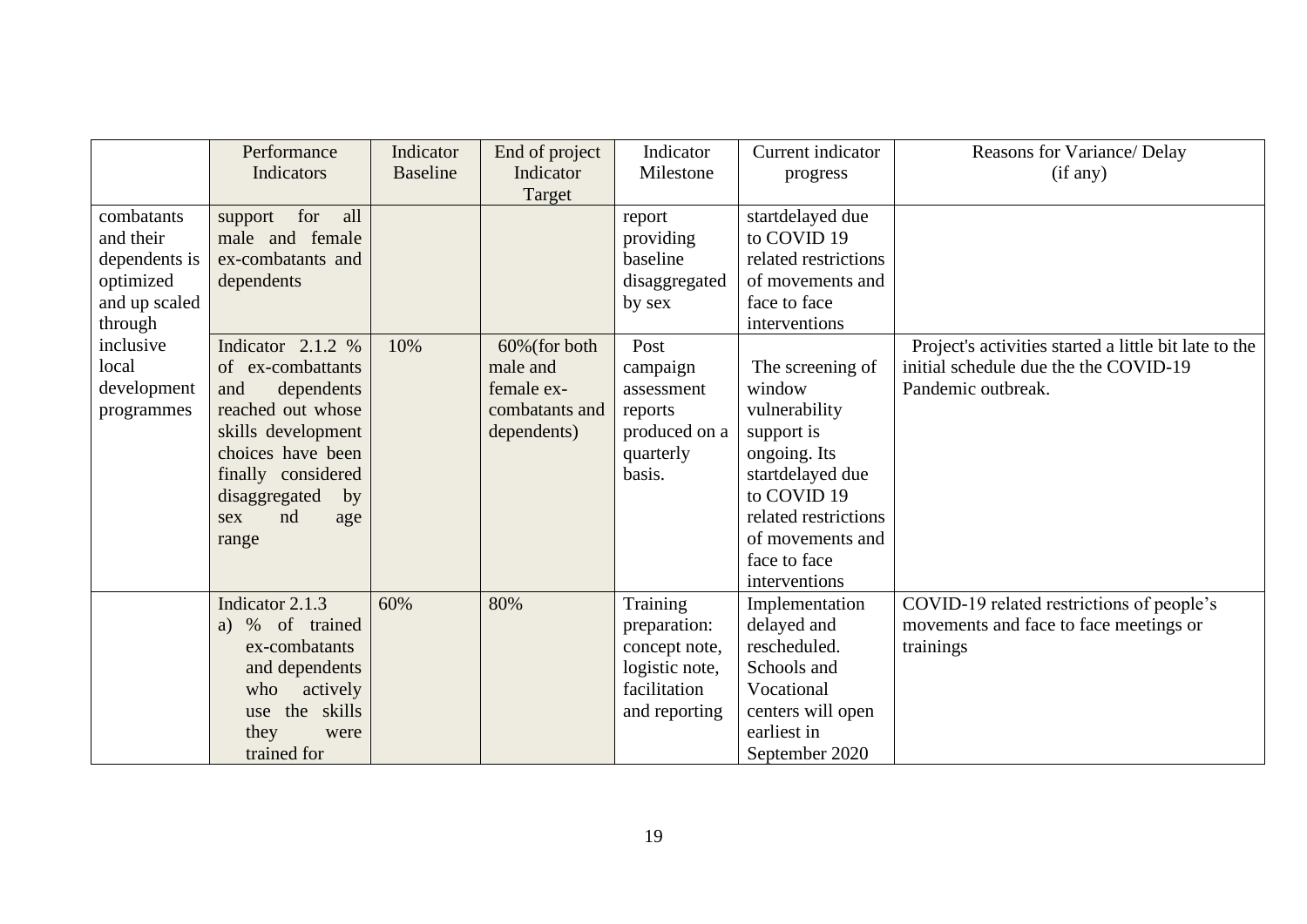| Performance         | Indicator       | End of project   | Indicator       | Current indicator  | Reasons for Variance/ Delay |
|---------------------|-----------------|------------------|-----------------|--------------------|-----------------------------|
| Indicators          | <b>Baseline</b> | Indicator        | Milestone       | progress           | (if any)                    |
|                     |                 | Target           |                 |                    |                             |
| % of women<br>b)    |                 | At least 30%     |                 | as resolved by the |                             |
| ex-combatants       |                 |                  |                 | Cabinet            |                             |
| and dependents      |                 |                  |                 |                    |                             |
| who practicing      |                 |                  |                 |                    |                             |
| the skills sets     |                 |                  |                 |                    |                             |
| received            |                 |                  |                 |                    |                             |
| through             |                 |                  |                 |                    |                             |
| trainings           |                 |                  |                 |                    |                             |
| 2.1.4:<br>Indicator | n/a             | 30 districts     | Conference      | Activity to be     | n/a                         |
| results,<br>The     |                 |                  | preparations    | carried out in the |                             |
| learned<br>lessons  |                 |                  | (Concept)       | last stage of the  |                             |
| and good practices  |                 |                  | note, logistics | project's          |                             |
| on socio-economic   |                 |                  | note, invitees, | implementation.    |                             |
| reintegration       |                 |                  | venue and       |                    |                             |
| shared<br>with      |                 |                  | budget, etc,0   |                    |                             |
| <b>District</b>     |                 |                  | completed       |                    |                             |
| <b>Authorities</b>  |                 |                  | two months      |                    |                             |
|                     |                 |                  | ahead.          |                    |                             |
| Indicator<br>2.1.5: | $7\phantom{.0}$ | 100%             | Conference      | Kits will be       |                             |
| Proportion in % of  | graduation      | completion of    | preparations    | distributed at the |                             |
| graduate<br>who     | ceremonies      | training, 100 %  | (Concept)       | end of the         | n/a                         |
| toolkits<br>receive | (stage IV)      | kits distributed | note, logistics | trainings          |                             |
| graduation<br>upon  | 30%             | At least 30% of  | note, invitees, |                    |                             |
| disaggregated<br>by | completion      | toolkits go to   | venue and       |                    |                             |
| and<br>sex<br>age   | of training,    | women ex-        | budget, etc0    |                    |                             |
| groups.             | 20%             | combatants       | completed       |                    |                             |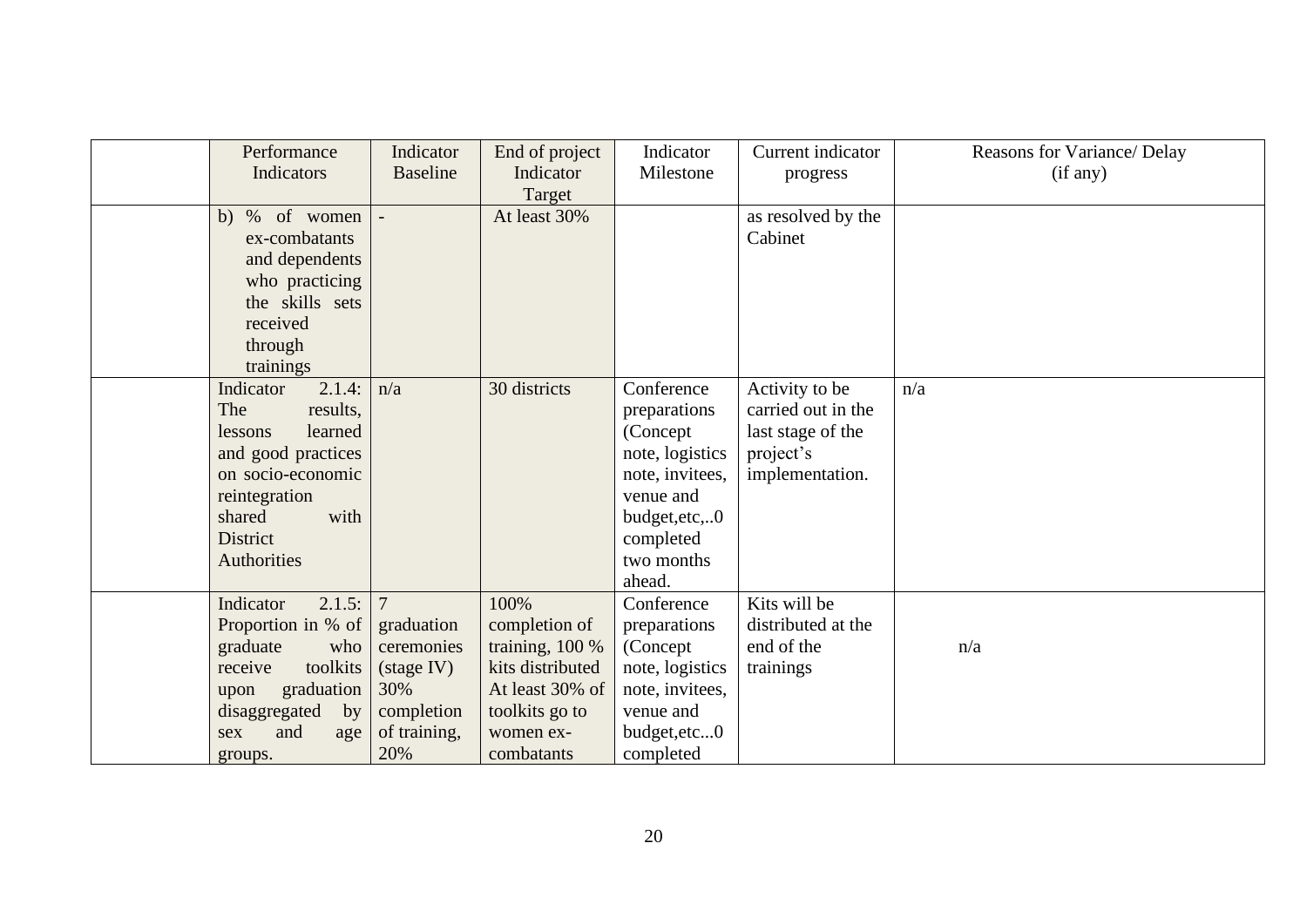|                                                                                                                                                              | Performance<br>Indicators                                                                                                                                                                                                                   | Indicator<br><b>Baseline</b> | End of project<br>Indicator<br>Target | Indicator<br>Milestone                                      | Current indicator<br>progress         | Reasons for Variance/ Delay<br>(if any)                                                          |
|--------------------------------------------------------------------------------------------------------------------------------------------------------------|---------------------------------------------------------------------------------------------------------------------------------------------------------------------------------------------------------------------------------------------|------------------------------|---------------------------------------|-------------------------------------------------------------|---------------------------------------|--------------------------------------------------------------------------------------------------|
|                                                                                                                                                              |                                                                                                                                                                                                                                             | toolkits<br>distributed      | and/ or<br>dependents                 | two months<br>ahead.                                        |                                       |                                                                                                  |
| Output 2.2<br>Socio-<br>economic<br>reintegration<br>opportunities<br>for ex-<br>combatants<br>and their<br>dependents<br>are provided<br>and<br>sustainable | Indicator 2.2.1<br>of<br>$\%$<br>$ex-$<br>combatants<br>and<br>who<br>dependent<br>receive<br>reintegration<br>benefits in a form<br>of start up capital<br>time and in<br>in.<br>with<br>accordance<br>trained<br>implementation<br>manual | 100%                         | 100%                                  | Quarterly<br>report on<br>access to<br>economic<br>benefits | Activity<br>implementation<br>delayed | COVID-19 related restrictions of people's<br>movements and face to face meetings or<br>trainings |
|                                                                                                                                                              | Indicator 2.2.2<br>Proportion of<br>$ex-$<br>combatant<br>and<br>dependents<br>initiating income<br>generating<br>activities<br>by<br>disagragated<br>sex,<br>ages,<br>disability status                                                    | 85%                          | 95%                                   | Quarterly<br>report on<br>access to<br>benefits             | Implementation<br>delayed             | COVID-19 related restrictions of people's<br>movements and face to face meetings or<br>trainings |
|                                                                                                                                                              | Indicator 2.2.3                                                                                                                                                                                                                             | 80%                          | 100%                                  | Quarterly                                                   | The screening                         | COVID 19 related restrictions of people's                                                        |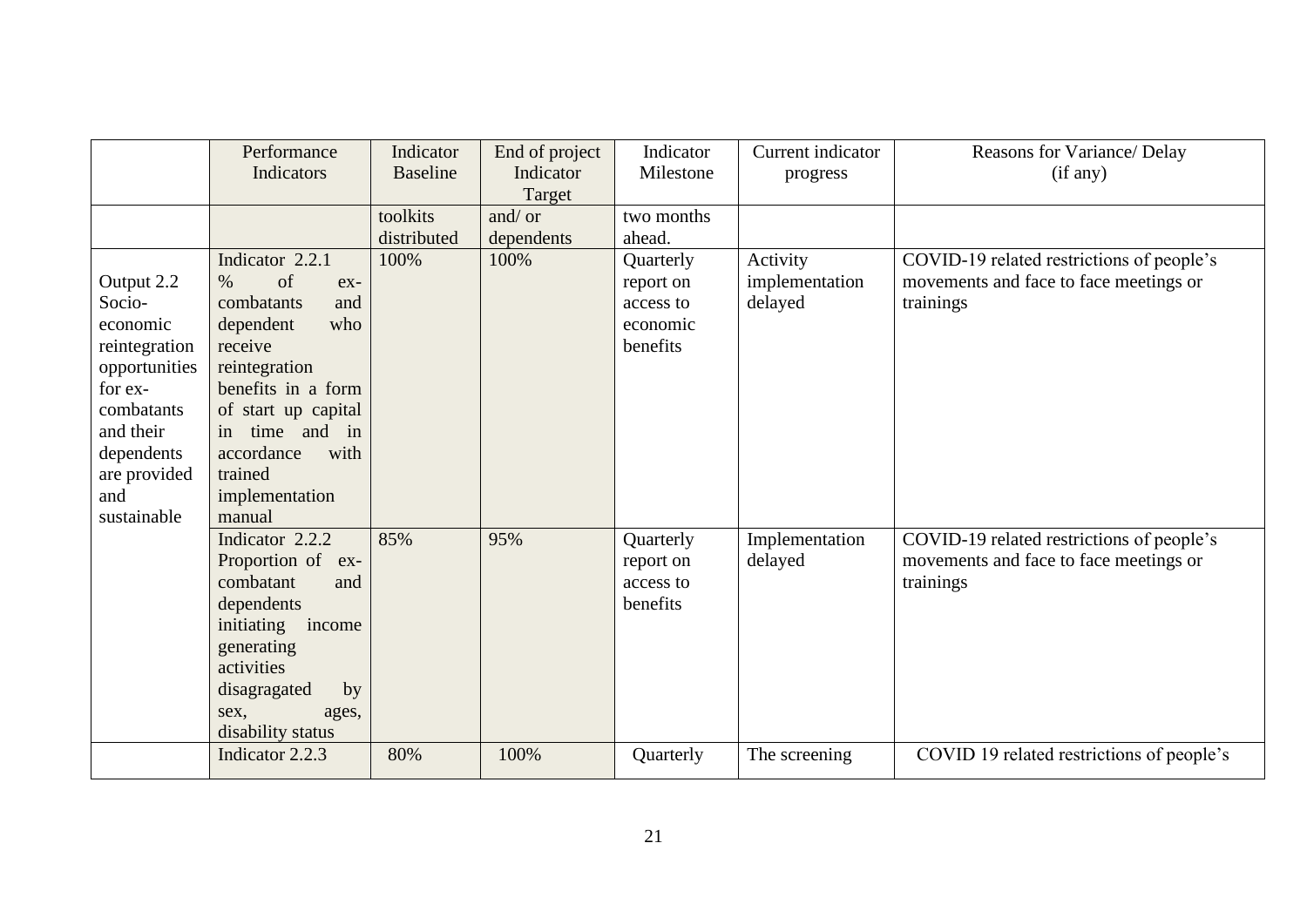|                                                                                                                                                    | Performance                                                                                                                                                                                    | Indicator       | End of project | Indicator                                                                | Current indicator                                                                      | Reasons for Variance/ Delay                                                                      |
|----------------------------------------------------------------------------------------------------------------------------------------------------|------------------------------------------------------------------------------------------------------------------------------------------------------------------------------------------------|-----------------|----------------|--------------------------------------------------------------------------|----------------------------------------------------------------------------------------|--------------------------------------------------------------------------------------------------|
|                                                                                                                                                    | Indicators                                                                                                                                                                                     | <b>Baseline</b> | Indicator      | Milestone                                                                | progress                                                                               | (if any)                                                                                         |
|                                                                                                                                                    | % of cooperatives<br>integrating<br>ex-<br>combatants<br>and<br>their<br>dependents<br>supported.                                                                                              |                 | Target         | updates on<br>inclusion of<br>new ex-<br>combatants<br>and<br>dependents | activity is going<br>on though with<br>somwe delays.                                   | movements and face to face meetings or<br>trainings                                              |
|                                                                                                                                                    | Indicator 2.2.4<br>of<br>Number<br>cooperatives<br>supported                                                                                                                                   | 120             | 150            | Quarterly<br>reports                                                     | Implementation<br>delayed                                                              | COVID-19 related restrictions of people's<br>movements and face to face meetings or<br>trainings |
|                                                                                                                                                    | Indicator 2.2.5                                                                                                                                                                                |                 |                |                                                                          |                                                                                        |                                                                                                  |
|                                                                                                                                                    | Indicator 2.4.2                                                                                                                                                                                |                 |                |                                                                          |                                                                                        |                                                                                                  |
| Outcome 3<br>Combatants<br>remining in<br>armed groups<br>outside<br>Rwanda and<br>their<br>dependants<br>benefit from<br>awareness<br>raising and | Indicator 3.1<br><b>FDR</b><br>Number of<br>their<br>and<br>dependents<br>who<br>for<br>register<br>repatriation<br>each<br>quarter<br>disaggregated<br>by<br>and<br>sex,<br>age<br>disability | 11,661          | 50             | Quarterly<br>updates                                                     | The project is<br>starting, and any<br>tangible change<br>has not yet been<br>reported | COVID-19 related restrictions of people's<br>movements and face to face meetings or<br>trainings |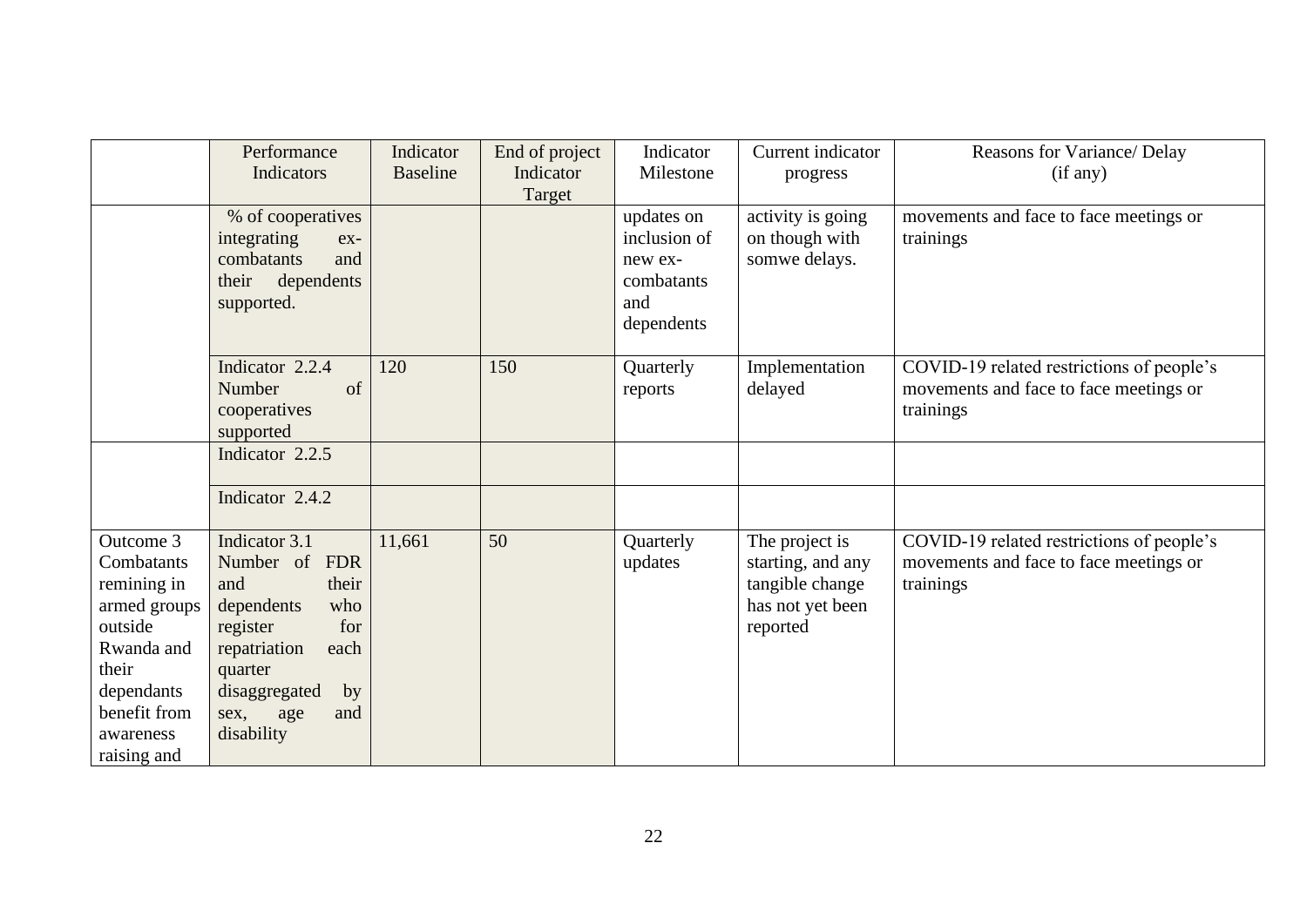|                                                                                                               | Performance<br>Indicators                                                                                                                                                                                                                                                     | Indicator<br><b>Baseline</b> | End of project<br>Indicator | Indicator<br>Milestone                                                    | Current indicator<br>progress                                                                                | Reasons for Variance/ Delay<br>(if any)                                                          |
|---------------------------------------------------------------------------------------------------------------|-------------------------------------------------------------------------------------------------------------------------------------------------------------------------------------------------------------------------------------------------------------------------------|------------------------------|-----------------------------|---------------------------------------------------------------------------|--------------------------------------------------------------------------------------------------------------|--------------------------------------------------------------------------------------------------|
| sensitization<br>programmes                                                                                   |                                                                                                                                                                                                                                                                               |                              | Target                      |                                                                           |                                                                                                              |                                                                                                  |
| Output 3.1<br>Awareness of<br>$ex-$<br>combatants<br>in armed<br>groups<br>outside<br>Rwanda<br>raised with a | Indicator 3.1.1<br>of<br>Number<br>communication<br>sensitization<br>and<br>products<br>that<br>integrate<br>women<br>ex-combatants and<br>dependents<br>stories.                                                                                                             | 20,000                       | 21,000                      | Quarterly<br>updates                                                      | Due to the delay<br>of the project's<br>activities; there is<br>no significant<br>progress to report         | COVID 19 related restrictions of people's<br>movements and face to face meetings or<br>trainings |
| pave view of<br>paving the<br>way for<br>voluntary<br>repatriation                                            | Indicator 3.1.2<br>of<br>Number<br>a)<br>featuring<br>stories<br>and girls<br>women<br>ex-combatants aor<br>depedents in each<br>newsletter;<br>b)<br>Frequency of radio<br>broadcast message<br>featuring<br>women<br>girls<br>and<br>excombatant<br><b>or</b><br>dependents | a) 0<br>b)0                  | $b)$ 3<br>a) $2$<br>times   | Quarterly<br>report<br>including at<br>least 2<br>women/girls'<br>stories | The Newsletter is<br>under<br>development and<br>will be out in July<br>2020. It includes 2<br>women stories | COVID-19 related restrictions of people's<br>movements and face to face meetings                 |
|                                                                                                               | Indicator 3.1.3<br>of<br>a)Number                                                                                                                                                                                                                                             | $\overline{0}$               | 10                          | <b>RDRC</b><br>quarterly                                                  | Due to the delay<br>in the project                                                                           | COVID 19 related restrictions of people's<br>movements and face to face meetings or              |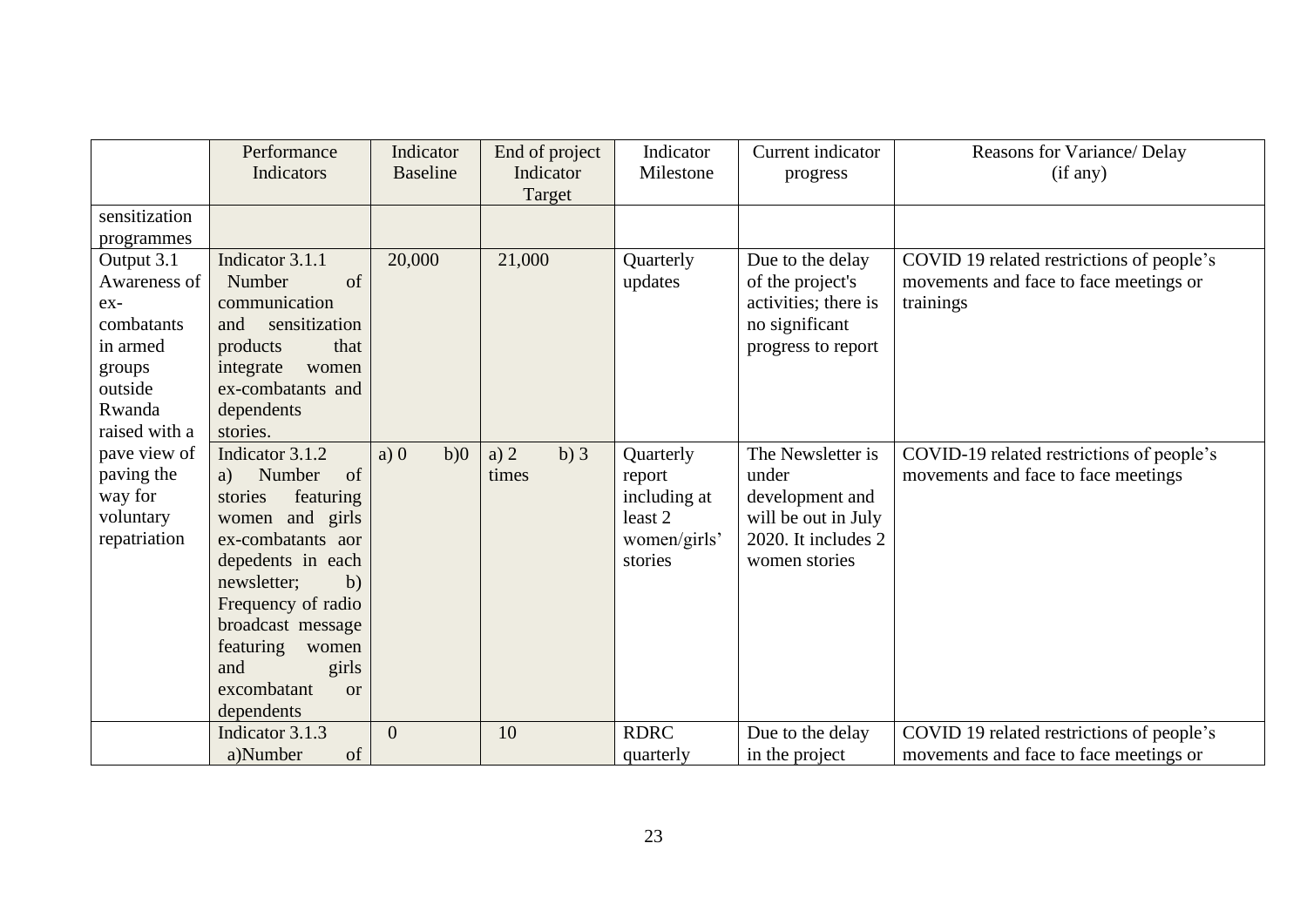|                                                  | Performance                                                                                                                                                                                                                                                            | Indicator       | End of project   | Indicator                                      | Current indicator                                              | Reasons for Variance/ Delay                                                                      |
|--------------------------------------------------|------------------------------------------------------------------------------------------------------------------------------------------------------------------------------------------------------------------------------------------------------------------------|-----------------|------------------|------------------------------------------------|----------------------------------------------------------------|--------------------------------------------------------------------------------------------------|
|                                                  | Indicators                                                                                                                                                                                                                                                             | <b>Baseline</b> | Indicator        | Milestone                                      | progress                                                       | (if any)                                                                                         |
|                                                  | <b>CSO</b><br>and<br>beneficiaries<br>initiatrives<br>supported<br>to<br>increase awareness<br>raising<br>of<br>combatants<br>in<br>remianing<br>armed<br>groups<br>outside Rwanda<br>b)Number of cases<br>of repatriation as a<br>result of CSO and<br>beneficiaries' |                 | Target           | Progress<br>Reports                            | implementation,<br>the activity has<br>been started.           | trainings                                                                                        |
|                                                  | initiatives.<br>Indicator<br>3.1.4 Number of<br>consultation<br>joint<br>and<br>planning<br>meetings<br>organized<br>each<br>quarter.                                                                                                                                  | 5               | 1 per<br>quarter | <b>RDRC</b><br>Quarterly<br>Progress<br>Report | No physical<br>meeting/<br>consultation has<br>been organized. | COVID 19 related restrictions of people's<br>movements and face to face meetings or<br>trainings |
| Outcome 4<br>670 females'<br>$ex-$<br>combatants | Indicator 4.1<br>% of female<br>$ex-$<br>combatants<br>and<br>dependents that are                                                                                                                                                                                      | 0%              | 80%              | All RDRC<br>reports<br>contains<br>gender      | A quick<br>satisfaction<br>survey on the<br>service rendered   | COVID-19 related restrictions of people's<br>movements and face to face meetings or<br>trainings |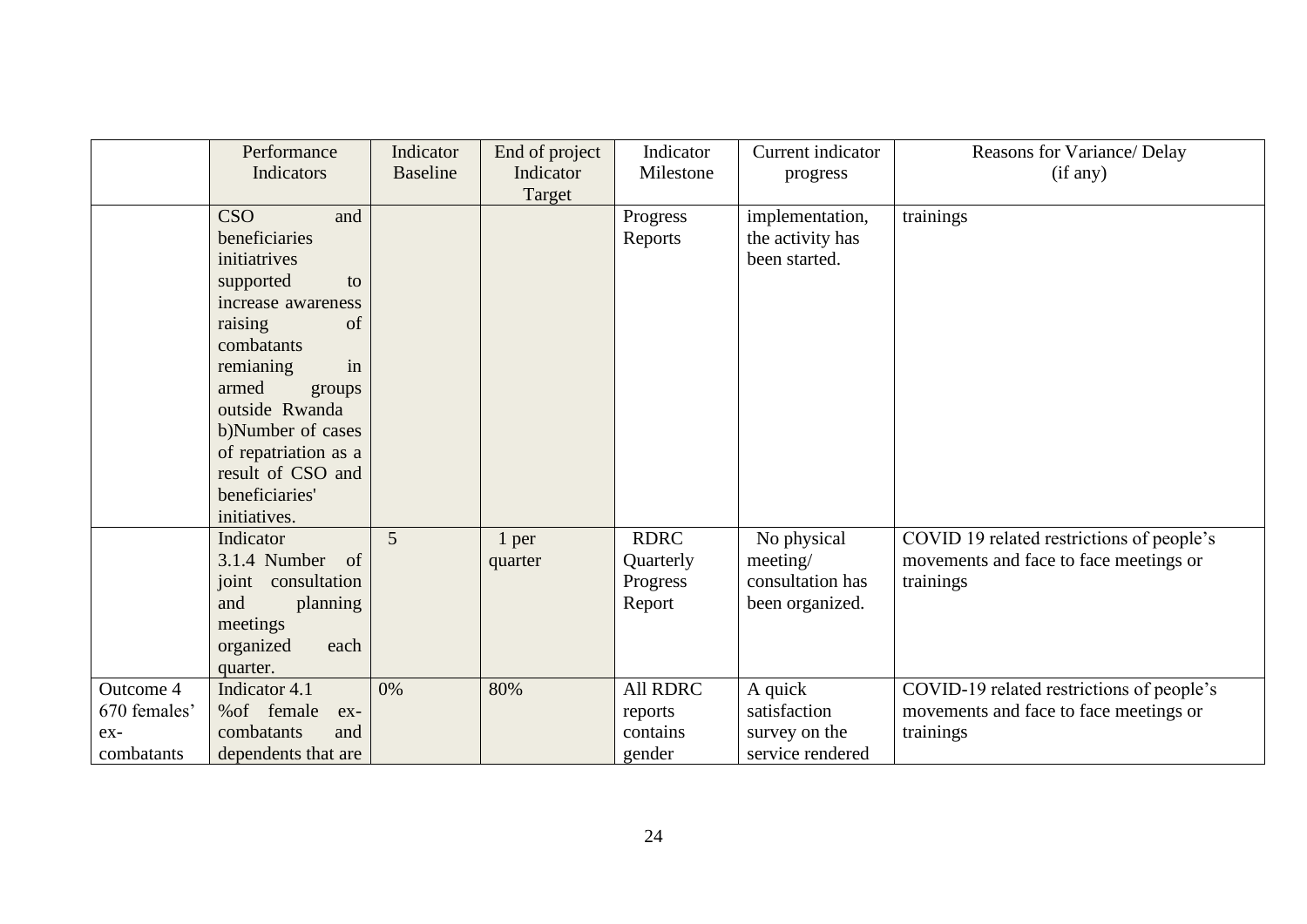|                | Performance            | Indicator       | End of project    | Indicator      | Current indicator  | Reasons for Variance/ Delay                  |
|----------------|------------------------|-----------------|-------------------|----------------|--------------------|----------------------------------------------|
|                | Indicators             | <b>Baseline</b> | Indicator         | Milestone      | progress           | (if any)                                     |
|                |                        |                 | Target            |                |                    |                                              |
| and            | satisfied with the     |                 |                   | disaggregated  | planned in 2021    |                                              |
| dependents     | demobilization and     |                 |                   | data           |                    |                                              |
| (women and     | reintegration          |                 |                   |                |                    |                                              |
| girls) benefit | and<br>processes       |                 |                   |                |                    |                                              |
| from tailored  | support have been      |                 |                   |                |                    |                                              |
| and            | delivered for the      |                 |                   |                |                    |                                              |
| sustainable    | benefit of<br>both     |                 |                   |                |                    |                                              |
| support        | men and women          |                 |                   |                |                    |                                              |
| Output 4.1     | Indicator 4.1.1        | Insufficienc    | 75 % of the       | The gender     | Under              | COVID-19 related restrictions of people's    |
| Gender         | The<br>gender          | e               | <b>RDRC</b> plans | strategy       | procurement        | movements and face to face meetings or       |
| adequately     | mainstreaming          | consideratio    | and reports       | developed      | process (TORs      | trainings                                    |
| mainstreame    | for<br>strategy        | n of gender     | produced after    | within the 6   | developed ready    |                                              |
| d throughout   | Rwanda                 | dimension       | the               | months of the  | for advertisement) |                                              |
| repatriation   | demobilization and     | in plans and    | development of    | project        |                    |                                              |
| and            | reintegration          | reports on      | the strategy      |                |                    |                                              |
| reintegration  | process produced       | $ex-$           | include gender    |                |                    |                                              |
| services and   |                        | combatants      | considerations    |                |                    |                                              |
| related        |                        | and             |                   |                |                    |                                              |
| support        |                        | dependents      |                   |                |                    |                                              |
| provided to    |                        | demobilizati    |                   |                |                    |                                              |
| ex-            |                        | on and          |                   |                |                    |                                              |
| combatants     |                        | reintegratio    |                   |                |                    |                                              |
| and their      |                        | $\mathbf n$     |                   |                |                    |                                              |
| dependents     | Indicator 4.1.2        | 25              | 30                | Training       | Implementation     | COVID-19 related restrictions of people's    |
| (women and     | Number of RDRC         |                 |                   | preparation    | delayed due to     | movements, meetings, face to face trainings, |
| children)      | staff<br>trained<br>in |                 |                   | (concept note, | COVID 19. Face     | etc.                                         |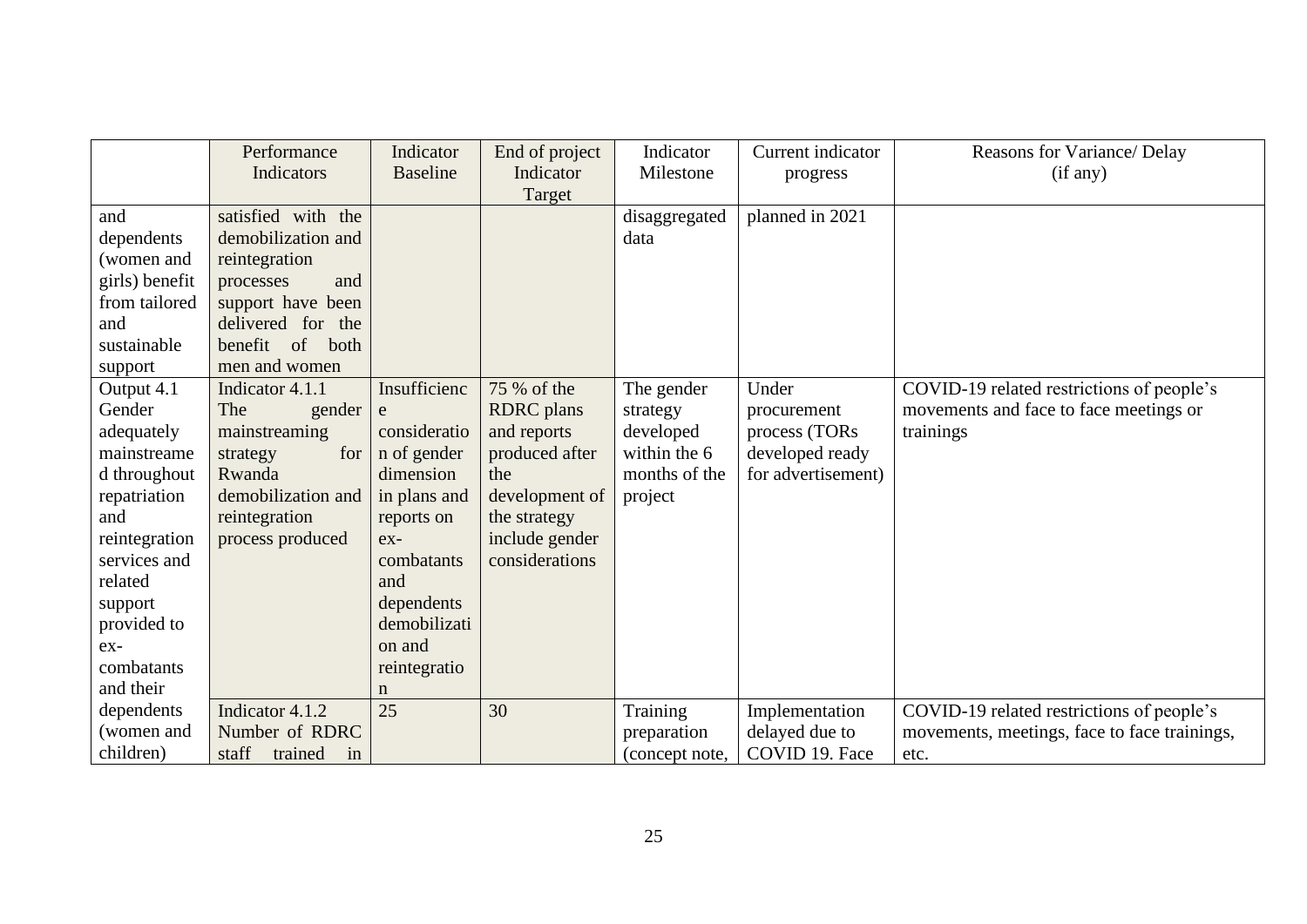| Performance         | Indicator       | End of project | Indicator               | Current indicator | Reasons for Variance/ Delay |
|---------------------|-----------------|----------------|-------------------------|-------------------|-----------------------------|
| Indicators          | <b>Baseline</b> | Indicator      | Milestone               | progress          | (if any)                    |
| gender responsive   |                 | Target         | logistic                | to face training  |                             |
| planning,           |                 |                |                         | are not allowed   |                             |
| implementation,     |                 |                | notes),<br>facilitation |                   |                             |
| monitoring<br>and   |                 |                | and reporting           |                   |                             |
| evaluation of DDR   |                 |                |                         |                   |                             |
| process             |                 |                |                         |                   |                             |
| Indicator 4.1.3     | $\overline{0}$  | $\overline{2}$ | Conference              | Planned for Q3    |                             |
| Number<br>of        |                 |                | preparation             |                   |                             |
| dialogues of<br>all |                 |                | (concept note,          |                   |                             |
| national            |                 |                | logistic                |                   |                             |
| stakeholders<br>on  |                 |                | notes),                 |                   |                             |
| implementation of   |                 |                | facilitation            |                   |                             |
| SCR 1325<br>UN      |                 |                | and reporting           |                   |                             |
| NAP<br>with DDR     |                 |                |                         |                   |                             |
| held                |                 |                |                         |                   |                             |
| Indicator 4.1.4     | $\overline{0}$  | 300            | The gender              | Planned for Q3    |                             |
| Number of copies    |                 |                | mainstreamin            |                   |                             |
| of<br>gender        |                 |                | g manual                |                   |                             |
| mainstreaming       |                 |                | developed               |                   |                             |
| manuals             |                 |                | and                     |                   |                             |
| disseminated        |                 |                | disseminated            |                   |                             |
| Indicator 4.1.5     | $\theta$        | $\overline{3}$ | 2 Success               | To be produced in |                             |
| Number of success   |                 |                | stories and             | 2021              |                             |
| stories and lessons |                 |                | lessons                 |                   |                             |
| learned on gender   |                 |                | learned report          |                   |                             |
| mainstreaming of    |                 |                | to be                   |                   |                             |